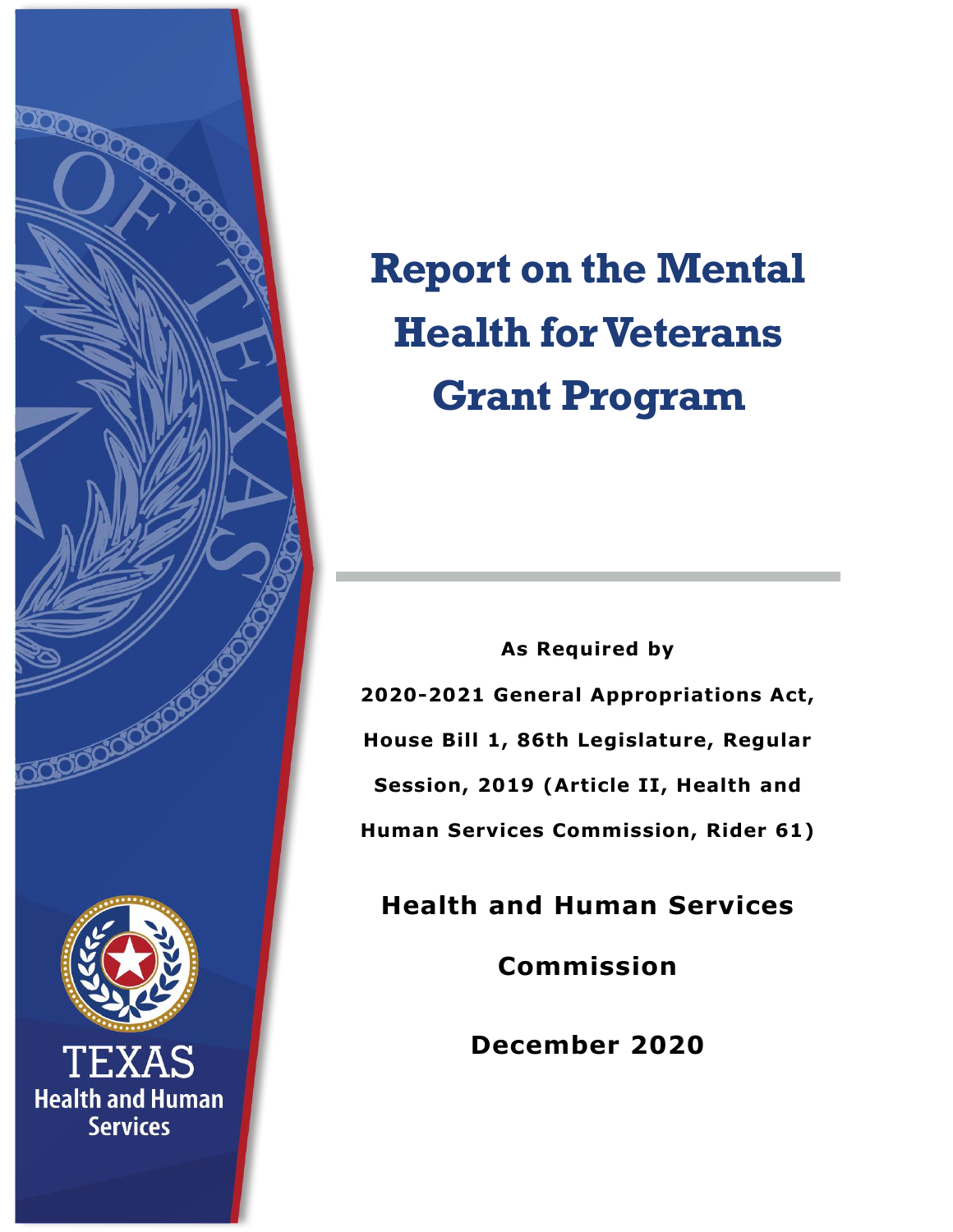# **Table of Contents**

| 3. Number of Veterans and Family Members Served 6 |  |  |
|---------------------------------------------------|--|--|
|                                                   |  |  |
|                                                   |  |  |
|                                                   |  |  |
|                                                   |  |  |
|                                                   |  |  |
|                                                   |  |  |
|                                                   |  |  |
|                                                   |  |  |
|                                                   |  |  |
|                                                   |  |  |
|                                                   |  |  |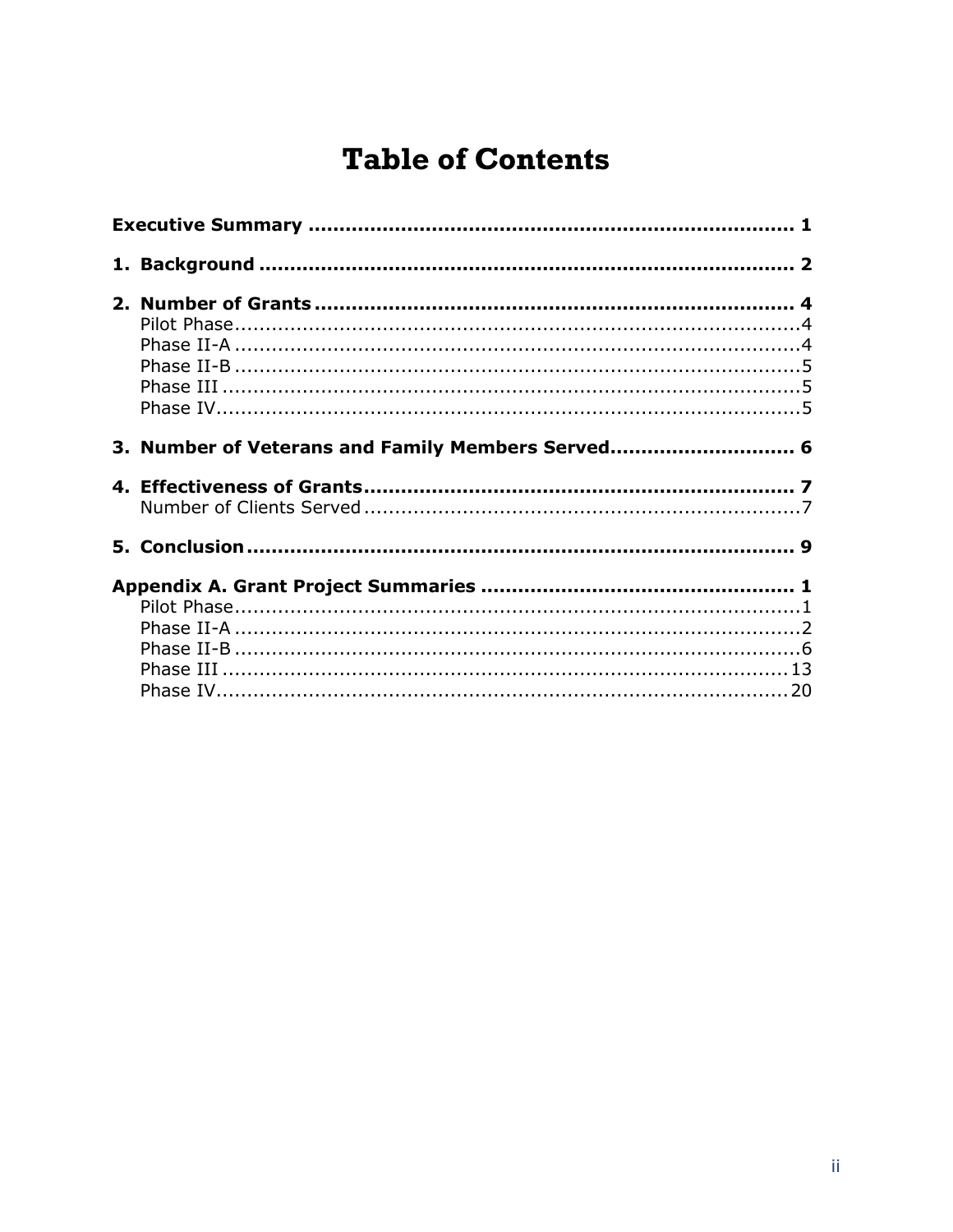### <span id="page-2-0"></span>**Executive Summary**

The *Report on the Mental Health for Veterans Grant Program* is submitted in compliance with the 2020-21 General Appropriations Act, House Bill (H.B.) 1, 86th Legislature, Regular Session, 2019 (Article II, Health and Human Services Commission [HHSC], Rider 61). Rider 61 requires HHSC to submit a report on the Mental Health for Veterans Grant Program to inform the effectiveness of the grants, the number of grants awarded, and the number of veterans served to the Legislative Budget Board and the Governor by December 1, 2020.

Senate Bill (S.B.) 55, 84th Legislature, Regular Session, 2015, created the Texas Veterans + Family Alliance (TV+FA) grant program to support communities and to identify and address the mental health needs of veterans and family members through grant-supported projects. S.B. 822, 86th Regular Session, 2019, amended the match requirement for TV+FA grantees.

There have been five phases of TV+FA grant periods which have awarded over \$46 million in state funds to support 74 projects across the state. Through these five phases, 51,575 veterans and family members have been served through grantfunded activities.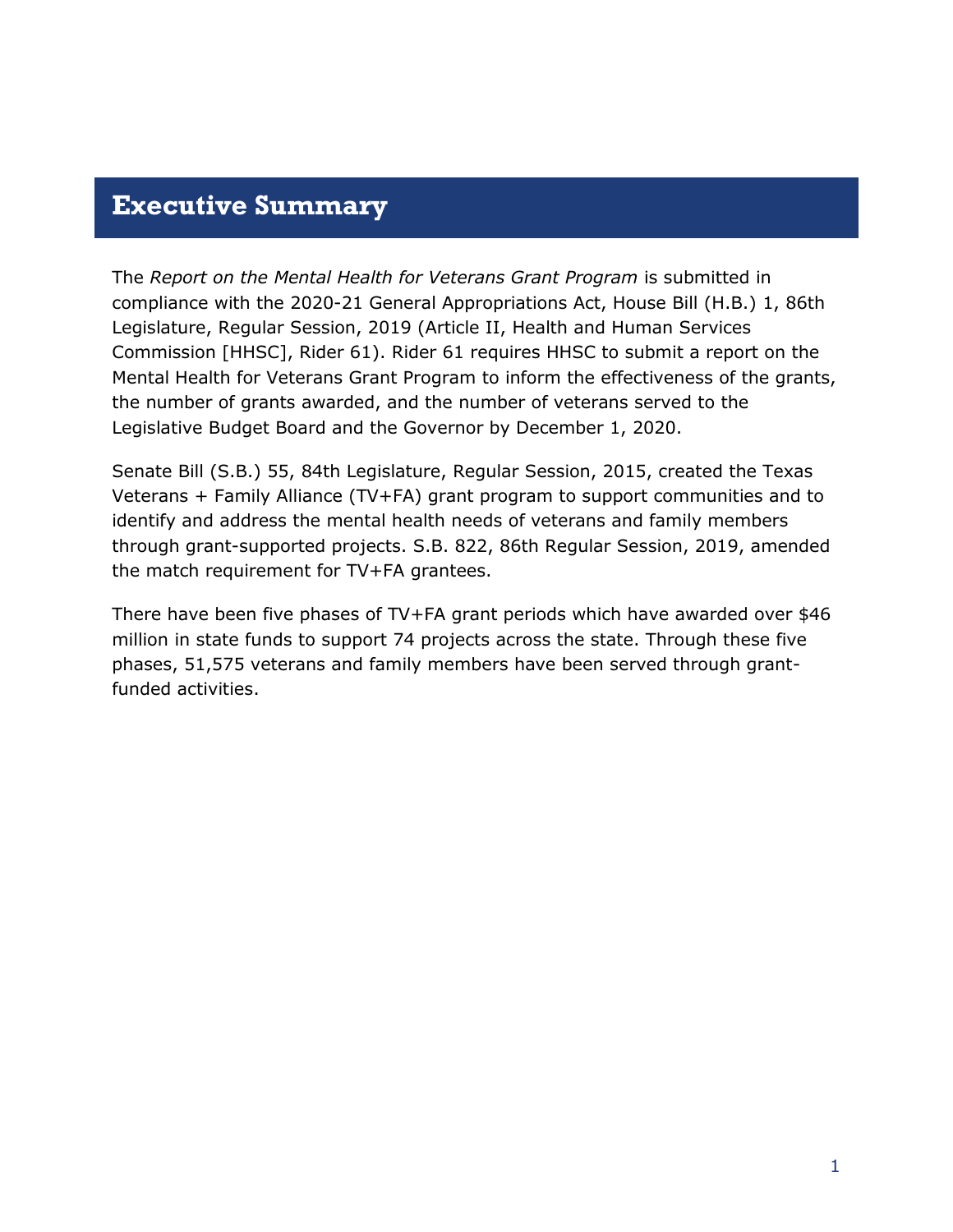### <span id="page-3-0"></span>**1.Background**

Rider 61 requires HHSC to submit a report on the Mental Health for Veterans Grant Program to the Legislative Budget Board and the Governor by December 1, 2020. The report describes the effectiveness of the grants, the number of grants awarded, and the number of veterans served.

S.B. 55 created the TV+FA grant program to improve the quality of life of Texas veterans and their families by supporting local communities across the state to expand the availability of, increase access to, and enhance the delivery of mental health treatment and services.

TV+FA supports mental health projects by providing resources and opportunities for community programs to coordinate and collaborate services and treatment for veterans and their families. As amended by S.B. 822, TV+FA grantees must match state funds awarded through contribution of non-state/non-federal resources at 50 percent for grant projects which serve counties with populations of less than 250,000, while grant projects serving counties with populations of more than 250,000 must match 100 percent of the state award.

With these funds, TV+FA grantees implement projects to:

- Provide new, enhanced, or expanded military-informed mental health services to veterans and their families; and
- Provide and coordinate supportive services essential to the provision of mental health services as part of a continuum of care implemented by a developing or existing community collaborative to address mental health needs of the community's veterans and family members.

TV+FA-supported treatment and services include:

- Evidence-based therapies and treatment;
- Individual, group, family, and couples peer support services;
- Suicide prevention initiatives to help community members, veterans, and their family members develop awareness and skills in recognizing, assisting, and referring to mental health services;
- Treatment of substance use disorders (SUD);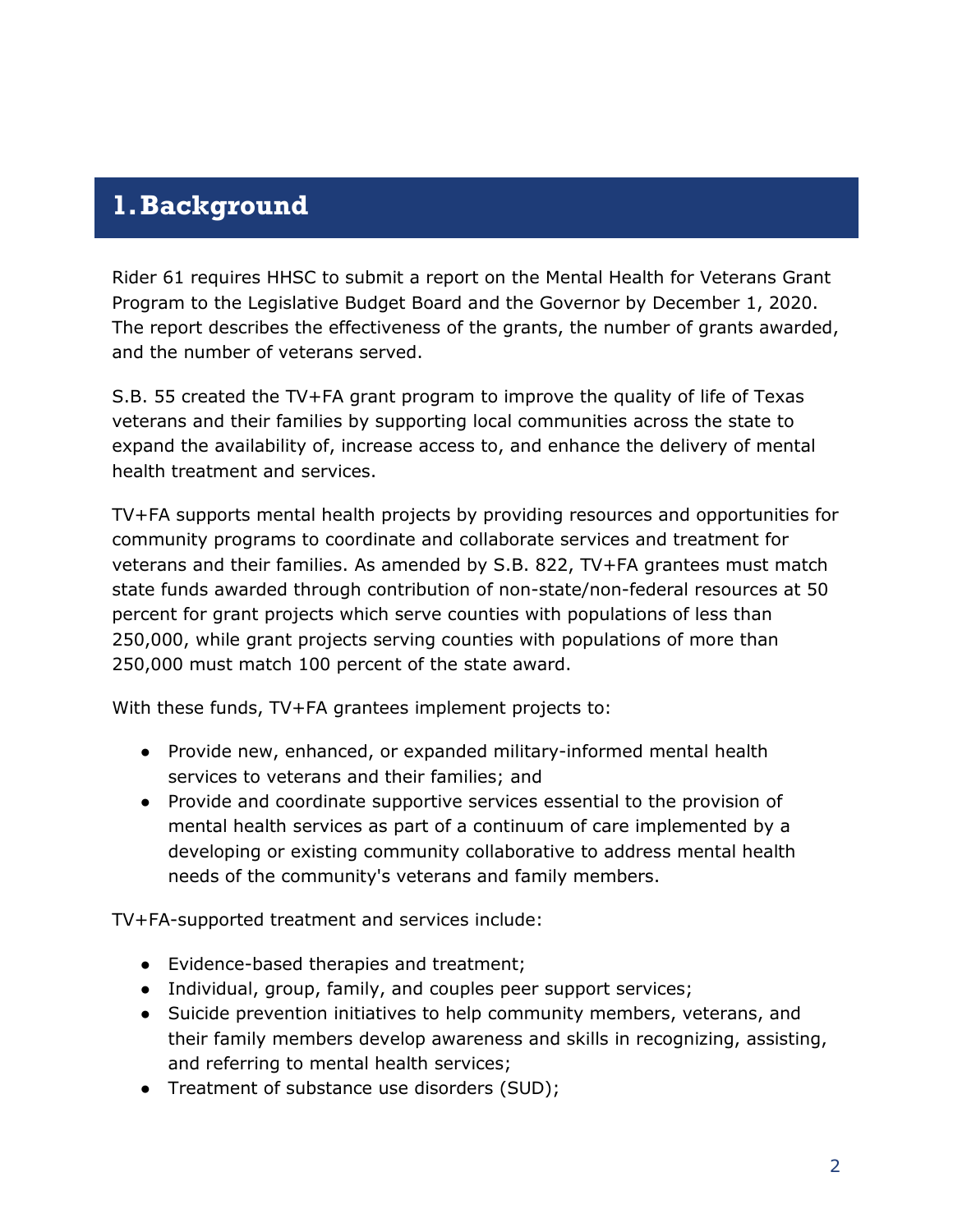- Individual and family counseling; and
- Navigation services such as case management and referral services.

TV+FA funding supports activities essential to the provision of mental health services including:

- Family-related services, including child care;
- Emergency financial support;
- Transportation;
- Housing;
- Infrastructure costs, such as telemedicine equipment; and
- Training for staff and health care providers, including training in militarycultural competence or evidence-based practices that directly impact the number of veterans and family members served during the grant period.

The TV+FA grant program seeks to empower local communities to identify and address the mental health needs of veterans and family members. Grant funds are intended to be a catalyst for communities to develop and support sustainable partnerships, collaborative relationships, and coordinated service delivery systems that continue to operate after the life of the TV+FA grant.

Five grant phases have been implemented over the life of the program, resulting in the award of over \$46 million in state funds to support 74 grant projects across the state.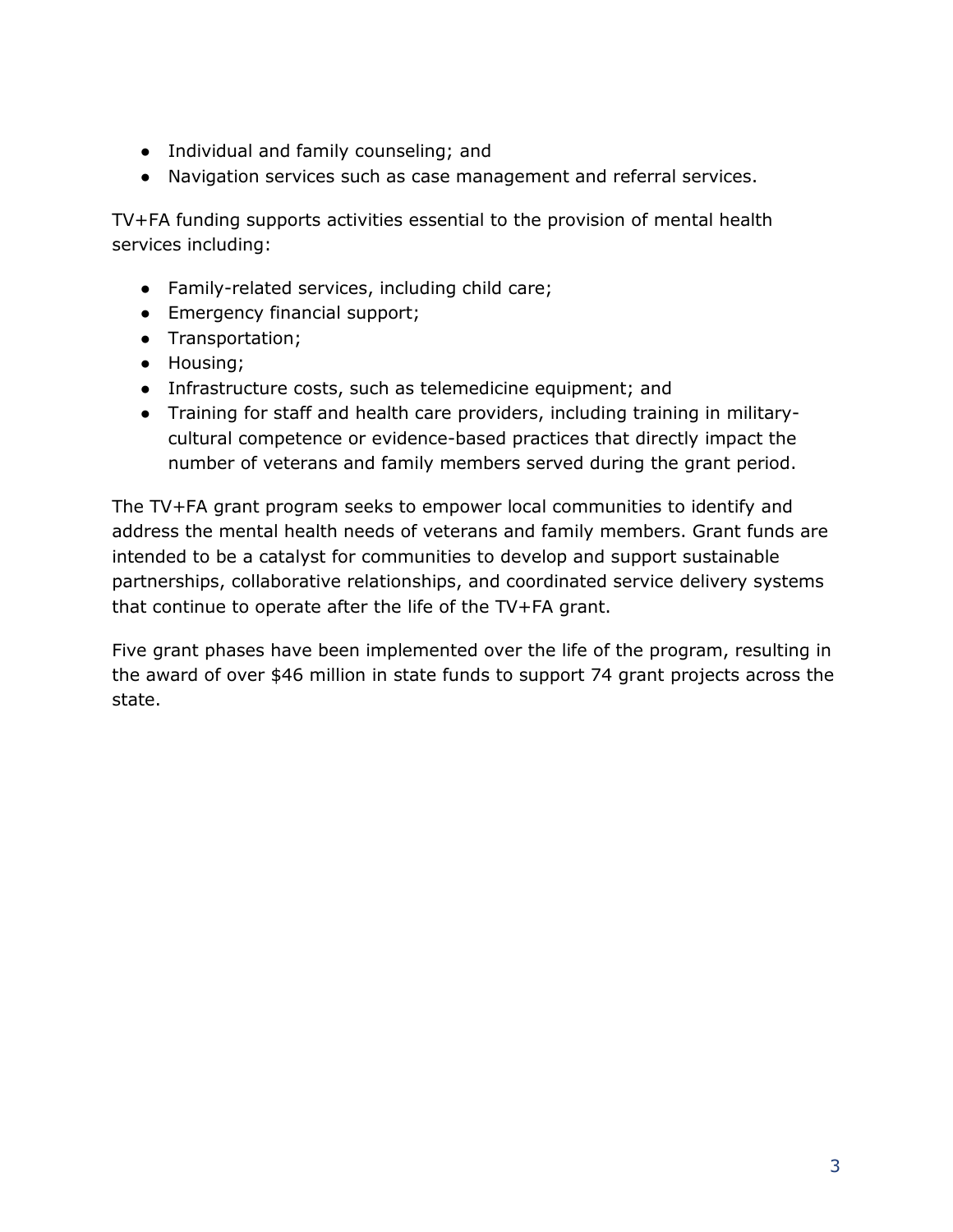# <span id="page-5-0"></span>**2.Number of Grants**

HHSC has provided more than \$46 million in state funding to 74 TV+FA grantees to operate mental-health supportive projects for veterans and their families since 2015. Table 1 provides an overview of program implementation, the number of grantees per phase of the program, and the total of state funding awarded during each phase.

| <b>Grant Phase</b> | <b>Grant Period</b>          | <b>Number of</b><br><b>Grants</b> | <b>Funding</b><br><b>Awarded</b> |
|--------------------|------------------------------|-----------------------------------|----------------------------------|
| <b>Pilot</b>       | June 2016 -<br>August 2018   | 5                                 | \$1 million                      |
| <b>Phase II-A</b>  | November 2016 -<br>June 2018 | 13                                | \$6 million                      |
| <b>Phase II-B</b>  | June 2017 - May<br>2019      | 20                                | \$10 million                     |
| <b>Phase III</b>   | July 2018 -<br>December 2019 | 20                                | \$9.3 million                    |
| <b>Phase IV</b>    | Sept 2019 -<br>August 2021   | 16                                | \$20 million                     |
| <b>Total</b>       |                              | 74                                | \$46.3 million                   |

#### **Table 1. TV+FA Grant Award by Grant Phase**

### <span id="page-5-1"></span>**Pilot Phase**

In fiscal year 2016, HHSC awarded \$1 million in state funds for five TV+FA projects, matched dollar-for-dollar as required by statute at the time. The pilot phase grants were active during June 2016 through August 2018 and served 36 counties across the state.

### <span id="page-5-2"></span>**Phase II-A**

The 2016-17 General Appropriations Act, H.B. 1, 84th Legislature, Regular Session, 2015 (Article II, HHSC, Rider 68), appropriated \$10 million per fiscal year to implement the TV+FA grant program, matched dollar-for-dollar as required by statute at the time. Due to fiscal year appropriation of funding, phase II was implemented in two parts: phase II-A and II-B. During phase II-A, 13 grantees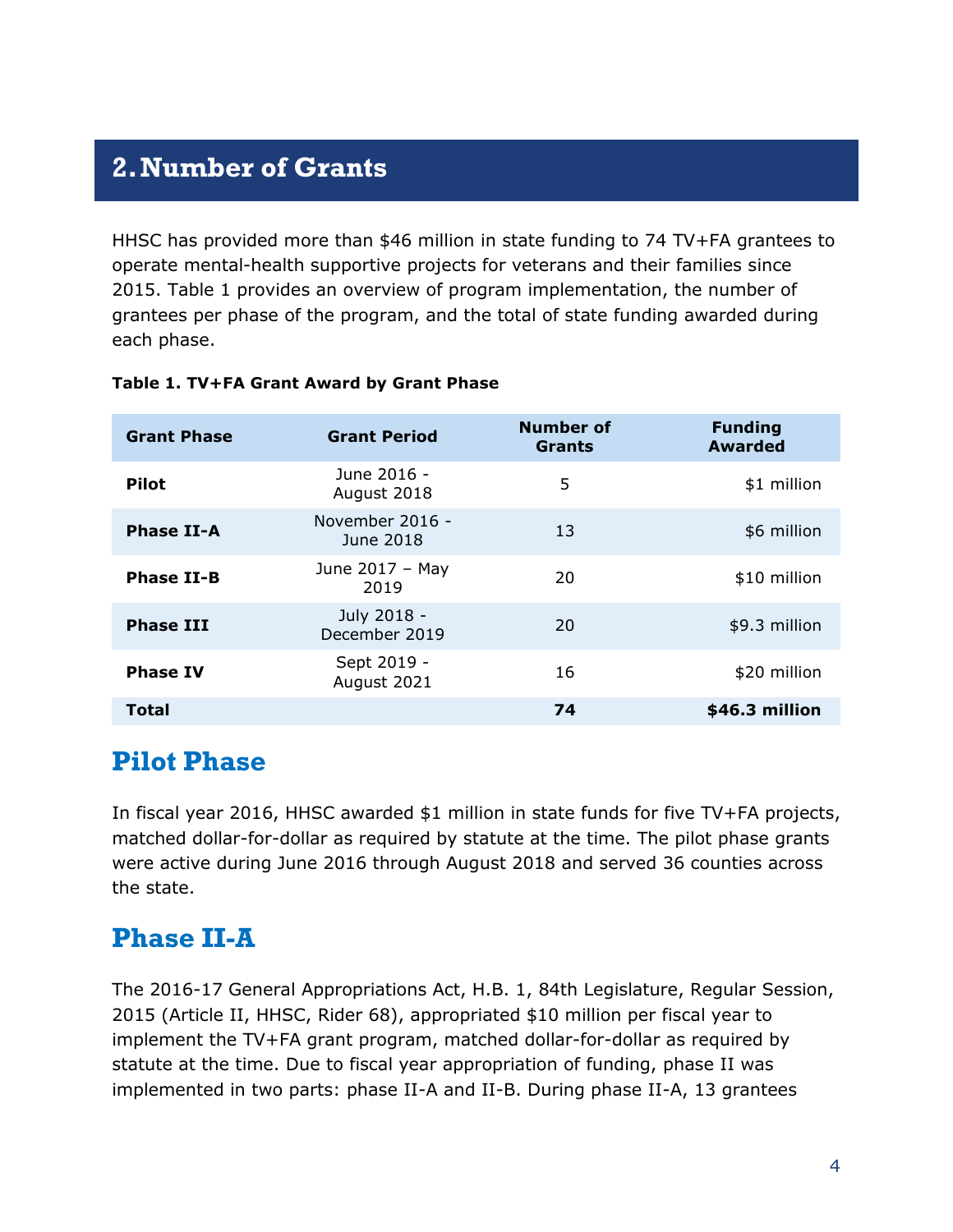received \$6 million dollars for projects executed November 2016 through June 2018 and served 86 counties across the state.

# <span id="page-6-0"></span>**Phase II-B**

During phase II-B, 20 applicants received \$10 million in state funds, matched dollar-for-dollar as required by statute at the time. Phase II-B projects were executed during June 2017 through May 2019 and served 200 counties across the state.

# <span id="page-6-1"></span>**Phase III**

During the phase III grant period, 20 grantees received \$9.3 million in state funds, matched dollar-for-dollar as required by statute at the time. Phase III grant projects were executed during July 2018 through December 2019 and served 206 counties across the state.

# <span id="page-6-2"></span>**Phase IV**

HHSC awarded \$20 million dollars in state funds to sixteen community collaborative grant projects for the current TV+FA grant period which began September 2019. State funding is matched by each grantee as required by current statute and based on population size as previously described. Phase IV grantees are projected to serve over 17,500 veterans and family members across the state's 254 counties by the end of the grant period, August 2021.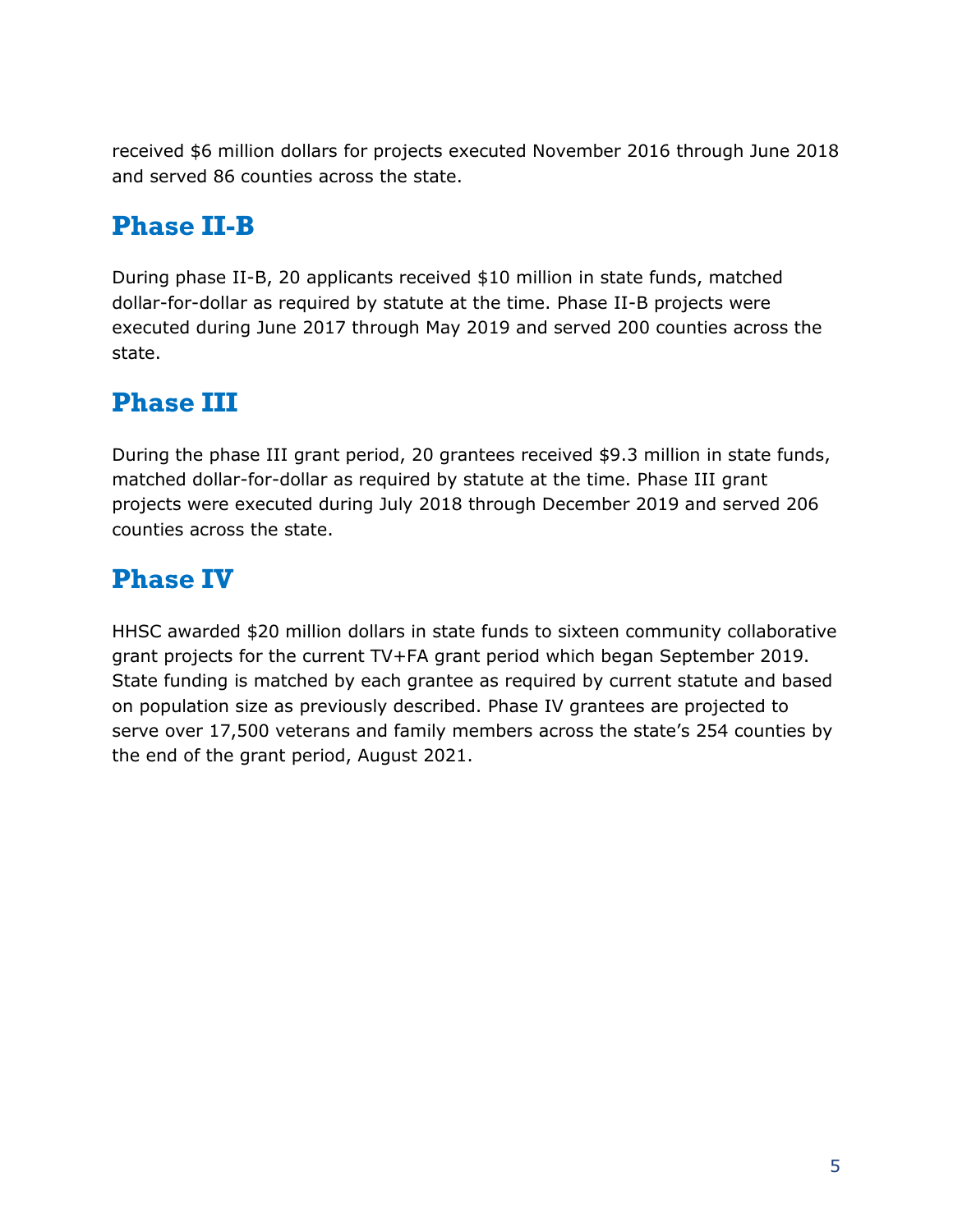### <span id="page-7-0"></span>**3.Number of Veterans and Family Members Served**

As seen in Table 2, 56,976 veterans and family members have received grantsupported services and treatments during the pilot through Phase IV to date. For TV+FA's current grant cycle, Phase IV grantees are projected to serve more than 17,500 veterans and family members. Reporting available at the writing of this report indicates Phase IV grantees served 5,401 veterans and their families through the end of fiscal year 2020. The total of prior and projected numbers of TV+FA clients served equals more than 69,000 veterans and family members who will have received TV+FA grant program services by the end of fiscal year 2021.

| <b>Phase</b>      | <b>Projected Clients</b> | <b>Actual Clients<sup>1</sup></b> |
|-------------------|--------------------------|-----------------------------------|
| <b>Pilot</b>      | 1,455                    | 2,374                             |
| <b>Phase II-A</b> | 7,575                    | 8,301                             |
| <b>Phase II-B</b> | 9,194                    | 17,467                            |
| <b>Phase III</b>  | 19,757                   | 23,433                            |
| <b>Phase IV</b>   | 17,672                   | $5,401^2$                         |
| <b>Total</b>      | 55,653                   | 56,976                            |

#### **Table 2. TV+FA Veteran and Family Members Served by Grant Phase**

 $\overline{a}$ 

<sup>&</sup>lt;sup>1</sup> Actual Clients served are reported by grantees within quarterly reports.

<sup>&</sup>lt;sup>2</sup> Phase IV grants are in progress. Total number of clients served data is not available.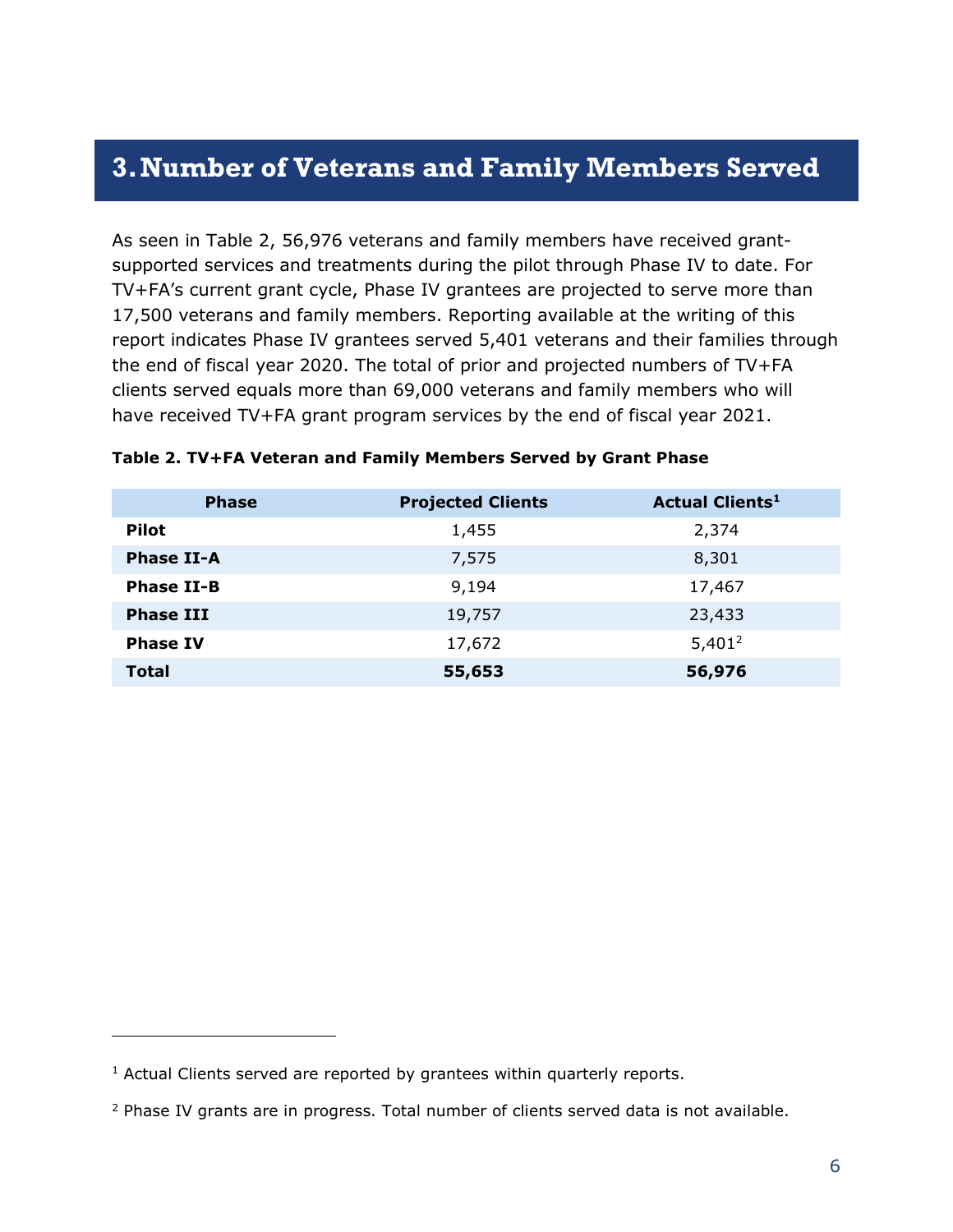### <span id="page-8-0"></span>**4.Effectiveness of Grants**

HHSC measures the effectiveness of TV+FA grant projects by the number of veterans and their family members who receive mental health services and treatment from TV+FA grantees who form community collaboratives across the state. TV+FA community collaboratives collectively provide educational services, employment assistance, therapy, counseling, animal-assisted therapy, transportation assistance, outreach and engagement, jail diversion, housing assistance, financial assistance, benefits assistance, and referrals to additional services.

### <span id="page-8-1"></span>**Number of Clients Served**

The TV+FA grant program measures effectiveness by processes employed by grantees to track and record all clients who receive clinical and non-clinical mental health services and treatments within their community collaboratives. The TV+FA grant program has successfully increased the number of veterans and family members served per grant cycle every year since inception in 2015. Figure 1 shows a ten-fold increase in TV+FA grant program clients served from the pilot phase to phase III.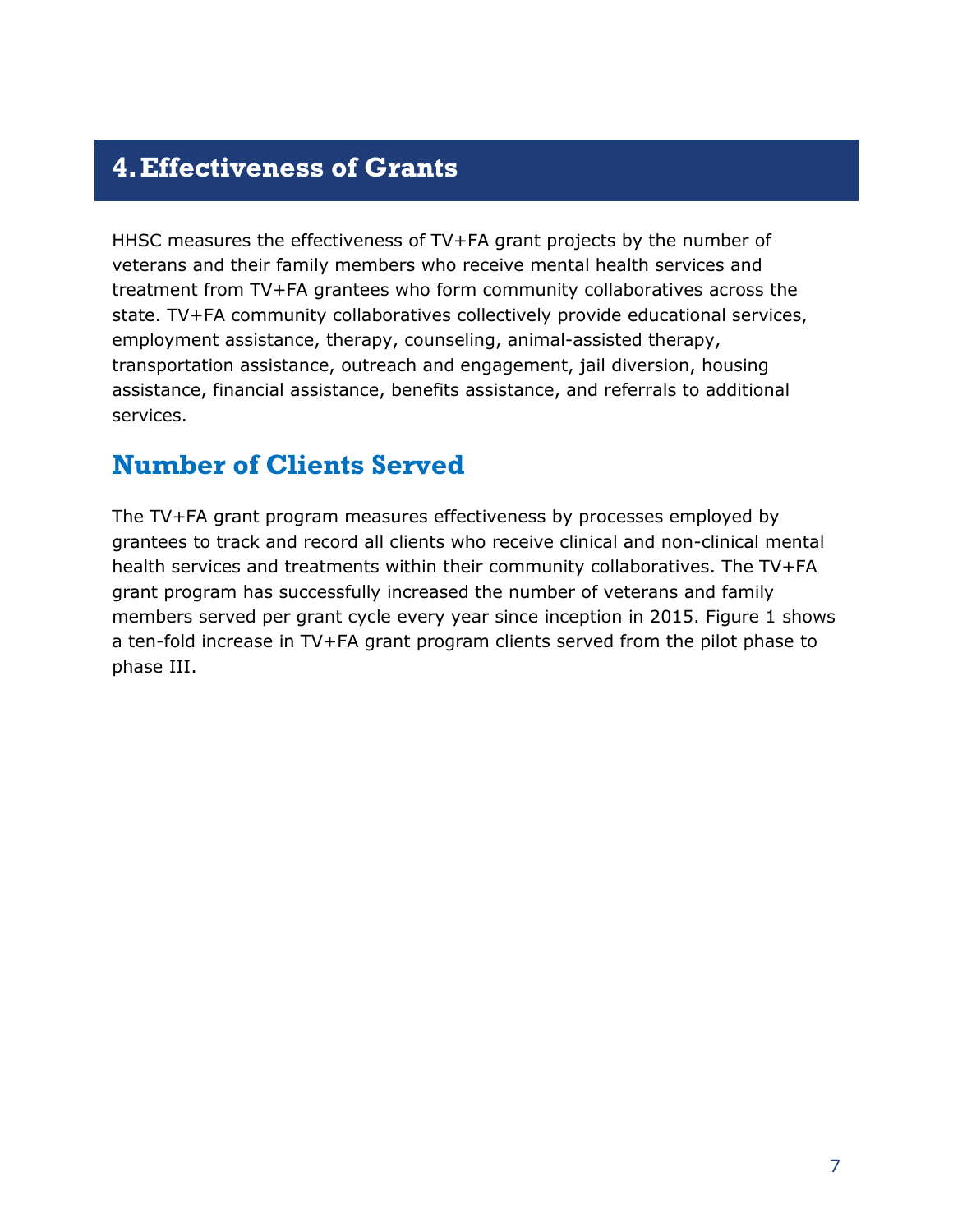

**Figure 1. TV+FA Veterans and Family Members Served**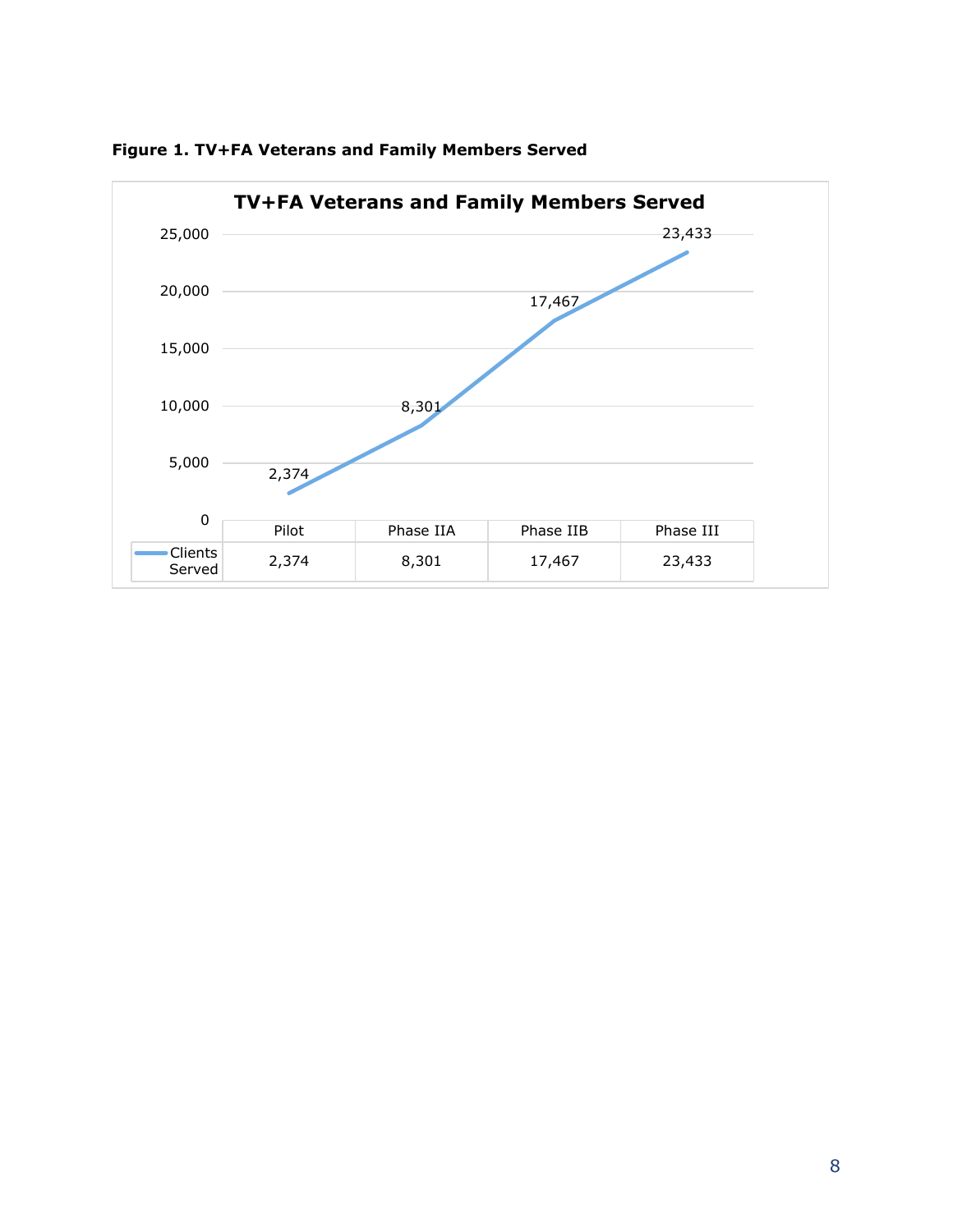# <span id="page-10-0"></span>**5.Conclusion**

The TV+FA grant program continues to be effective in supporting community collaboratives to identify and address the mental health needs of veterans and family members through state funded grant projects. The numbers of clients served each year over the TV+FA grant phases suggest that veterans and family members are seeking mental health services and treatment and the TV+FA grant program is successfully meeting this need. TV+FA community collaborative grant projects serve the veteran population within the communities they live. As the TV+FA grant program progresses, HHSC will continue to identify opportunities to improve grant management processes to ensure clients receive the mental health services and treatment they need.

During the current and future phases of the TV+FA grant program, HHSC will focus on:

- Developing outcome measures;
- Incorporating feedback from veterans and family members receiving services;
- Reducing barriers for veterans and family members to receive services and treatment;
- Providing training and technical assistance to TV+FA grantees; and
- Identifying and avoiding redundant efforts.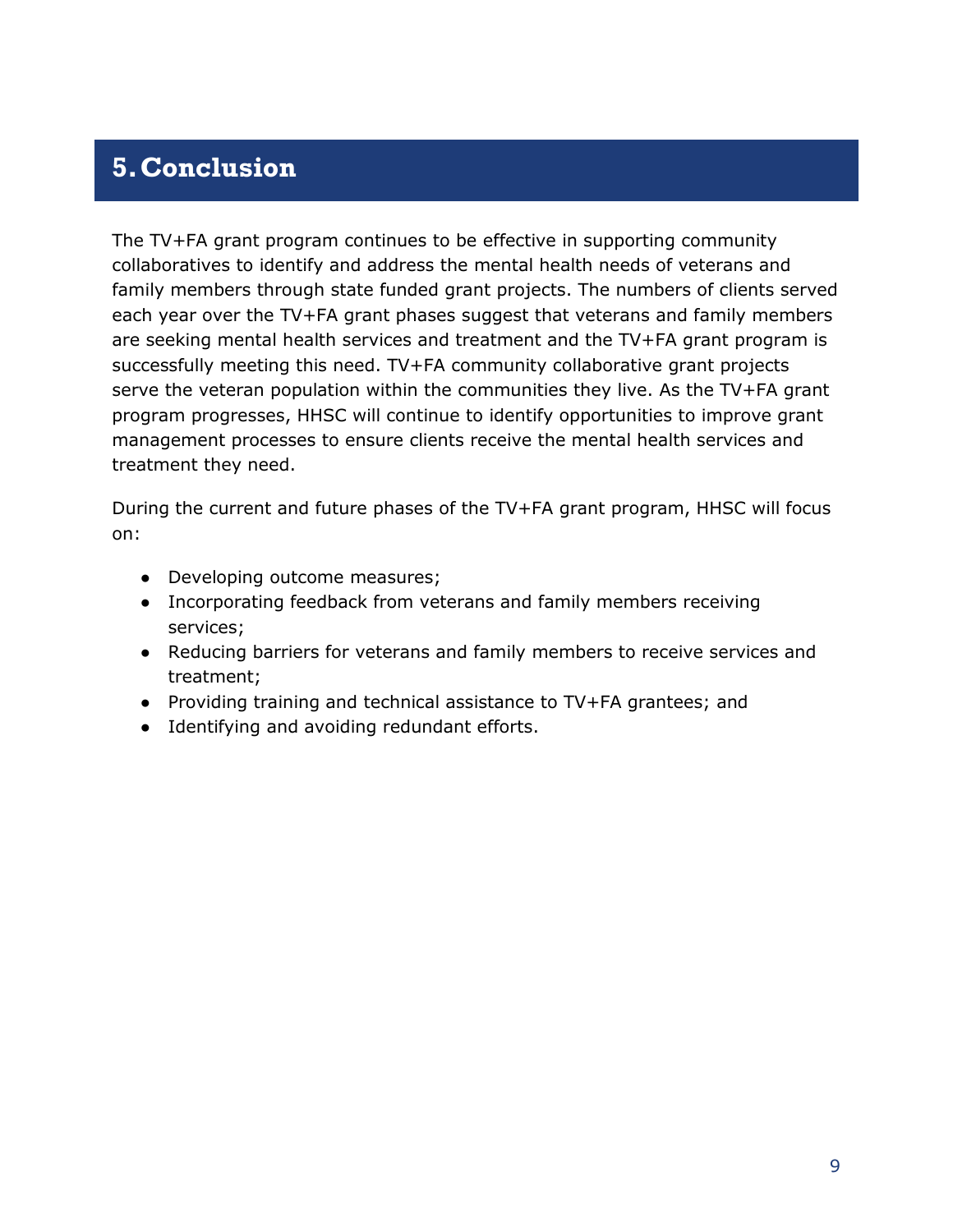# **List of Acronyms**

| <b>Acronym</b> | <b>Full Name</b>                                |
|----------------|-------------------------------------------------|
| H.B.           | House Bill                                      |
| <b>HHSC</b>    | Health and Human Services Commission            |
| <b>LGBTQ</b>   | Lesbian, Gay, Bi-Sexual, Transgender, and Queer |
| <b>PTSD</b>    | Post Traumatic Stress Disorder                  |
| S.B.           | Senate Bill                                     |
| <b>SUD</b>     | Substance Use Disorder                          |
| TBI            | Traumatic Brain Injury                          |
| $TV + FA$      | Texas Veterans + Family Alliance Grant Program  |
| V-SRG          | Veteran Spouse Resiliency Group                 |
| VSN            | Veteran Spouse Network                          |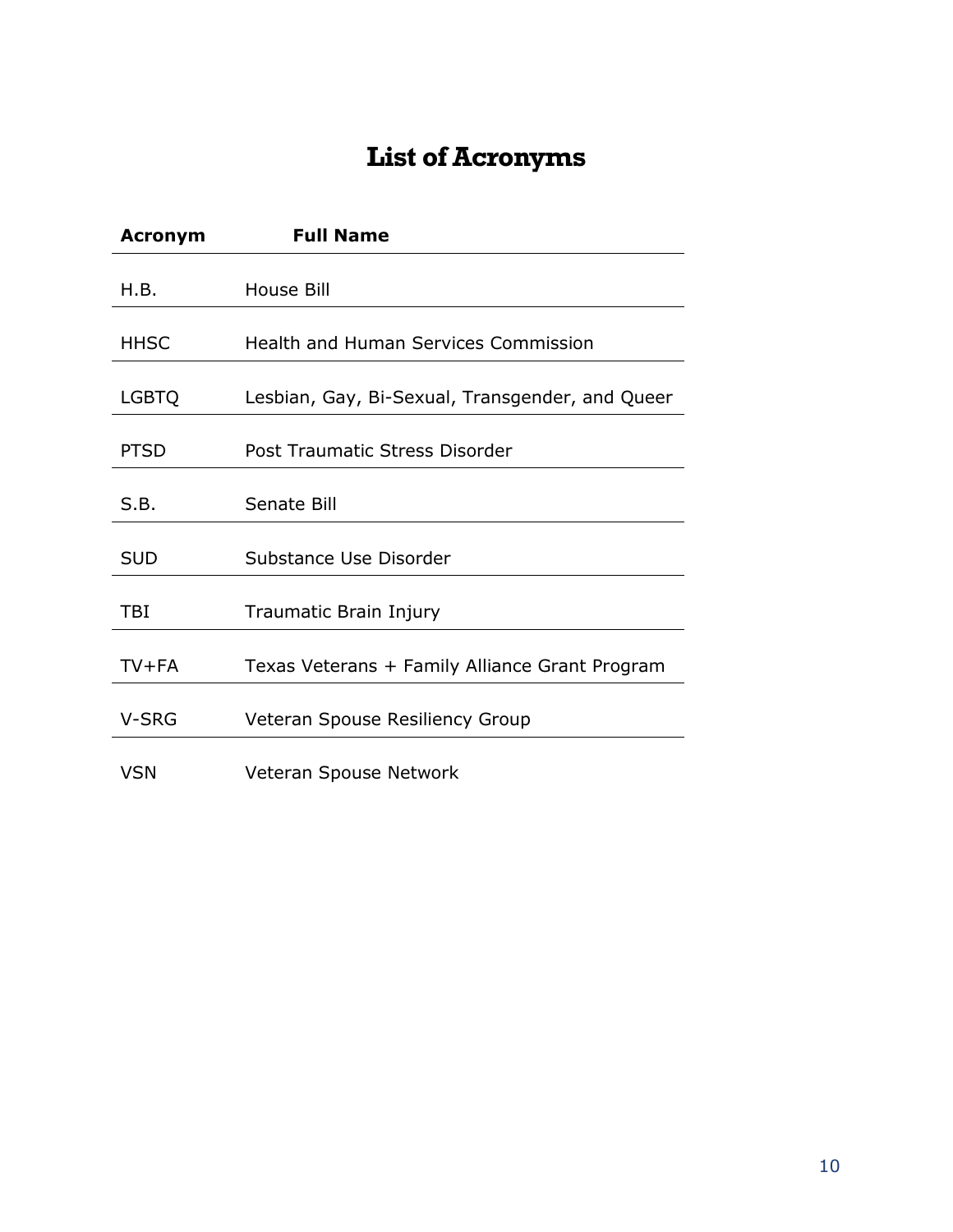## **Appendix A. Grant Project Summaries**

The following tables summarize grant projects by phase.

# **Pilot Phase**

<span id="page-12-1"></span><span id="page-12-0"></span>

| Grantee<br><b>Organization</b>                    | <b>Funds</b><br><b>Awarded</b> | <b>Service Area</b>                                                                                                                                                                                                                                                                                       | <b>Project</b>                                                                                                                                                                                                                                                                                                                                                                     |
|---------------------------------------------------|--------------------------------|-----------------------------------------------------------------------------------------------------------------------------------------------------------------------------------------------------------------------------------------------------------------------------------------------------------|------------------------------------------------------------------------------------------------------------------------------------------------------------------------------------------------------------------------------------------------------------------------------------------------------------------------------------------------------------------------------------|
| Emergence Health<br>Network                       | \$122,187                      | El Paso                                                                                                                                                                                                                                                                                                   | Grant funding supported the establishment of a<br>physical one-stop center to link veterans and<br>family members to services; provided clinical<br>behavioral health services; created a network of<br>certified peer specialists; and developed a virtual<br>one-stop center and mobile device application.                                                                      |
| <b>Texas Panhandle</b><br>Centers                 | \$97,759                       | Armstrong, Bailey, Briscoe, Carson,<br>Castro, Childress, Collingsworth,<br>Dallam, Deaf Smith, Donley, Floyd,<br>Gray, Hale, Hall, Hansford, Hartley,<br>Hemphill, Hutchinson, Lamb,<br>Lipscomb, Moore, Motley, Ochiltree,<br>Oldham, Parmer, Potter, Randall,<br>Roberts, Sherman, Swisher,<br>Wheeler | This project ensured priority needs and gaps in<br>behavioral health services for veterans and their<br>families were addressed and that constructive<br>community partnerships were established.<br>Services were provided through evidence-based<br>therapy models such as Cognitive Processing<br>Therapy, Trauma Informed Cognitive Behavioral<br>Therapy, and equine therapy. |
| <b>Tropical Texas</b><br><b>Behavioral Health</b> | \$216,037                      | Cameron                                                                                                                                                                                                                                                                                                   | This project expanded the delivery of evidence-<br>based and promising practice mental health<br>services to military veterans and their<br>dependents from the Veterans Drop-In Center in<br>Cameron County.                                                                                                                                                                      |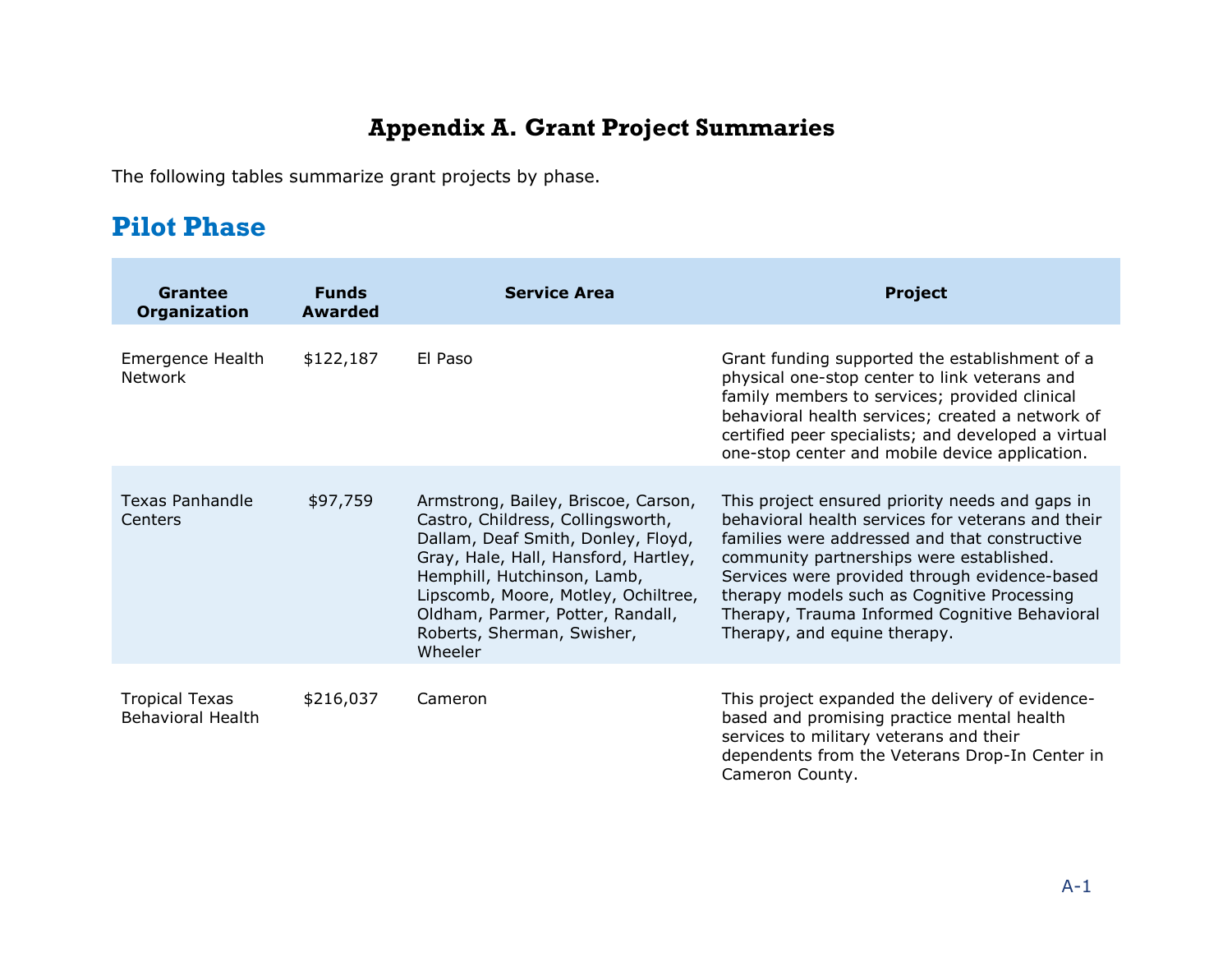| Grantee<br><b>Organization</b>                                            | <b>Funds</b><br><b>Awarded</b> | <b>Service Area</b> | <b>Project</b>                                                                                                                                                                                                                                                                                                                                                                                                                                      |
|---------------------------------------------------------------------------|--------------------------------|---------------------|-----------------------------------------------------------------------------------------------------------------------------------------------------------------------------------------------------------------------------------------------------------------------------------------------------------------------------------------------------------------------------------------------------------------------------------------------------|
| United Way of<br>Denton County                                            | \$175,199                      | Denton              | This project supported a new case management<br>system structure, the creation of a veterans'<br>resource directory and webpage, and increased<br>access to peer support. The project connected<br>veterans and their families in mental health crisis<br>to emergency and ongoing mental health and<br>supportive services, provided case management<br>until stabilization, and encouraged maintenance<br>of stabilization through peer services. |
| The University of<br>Texas at Dallas<br>Center for Brain<br><b>Health</b> | \$388,818                      | Dallas, Tarrant     | This project addressed mental health services<br>gaps by using high-performance brain training,<br>known as Strategic Memory Advanced Reasoning<br>Training, to improve mental health, higher-order<br>cognition, and resilience in Texas veterans and<br>their families in collaboration with wraparound<br>services provided through partner service<br>organizations.                                                                            |

### **Phase II-A**

 $\mathcal{L}$ 

<span id="page-13-0"></span>

| Grantee<br>Organization                    | <b>Funds</b><br><b>Awarded</b> | <b>Service Area</b>                                                                                  | <b>Project</b>                                                                                                                                                                                                     |
|--------------------------------------------|--------------------------------|------------------------------------------------------------------------------------------------------|--------------------------------------------------------------------------------------------------------------------------------------------------------------------------------------------------------------------|
| <b>Catholic Charities</b><br>of Fort Worth | \$497,811                      | Archer, Baylor, Dallas, Denton,<br>Foard, Hood, Johnson, Knox,<br>Montague, Parker, Tarrant, Wichita | This project supported the provision of specialty<br>mental health care services for veterans and<br>families, in-school therapy for children, and<br>other mental health services tailored to veterans'<br>needs. |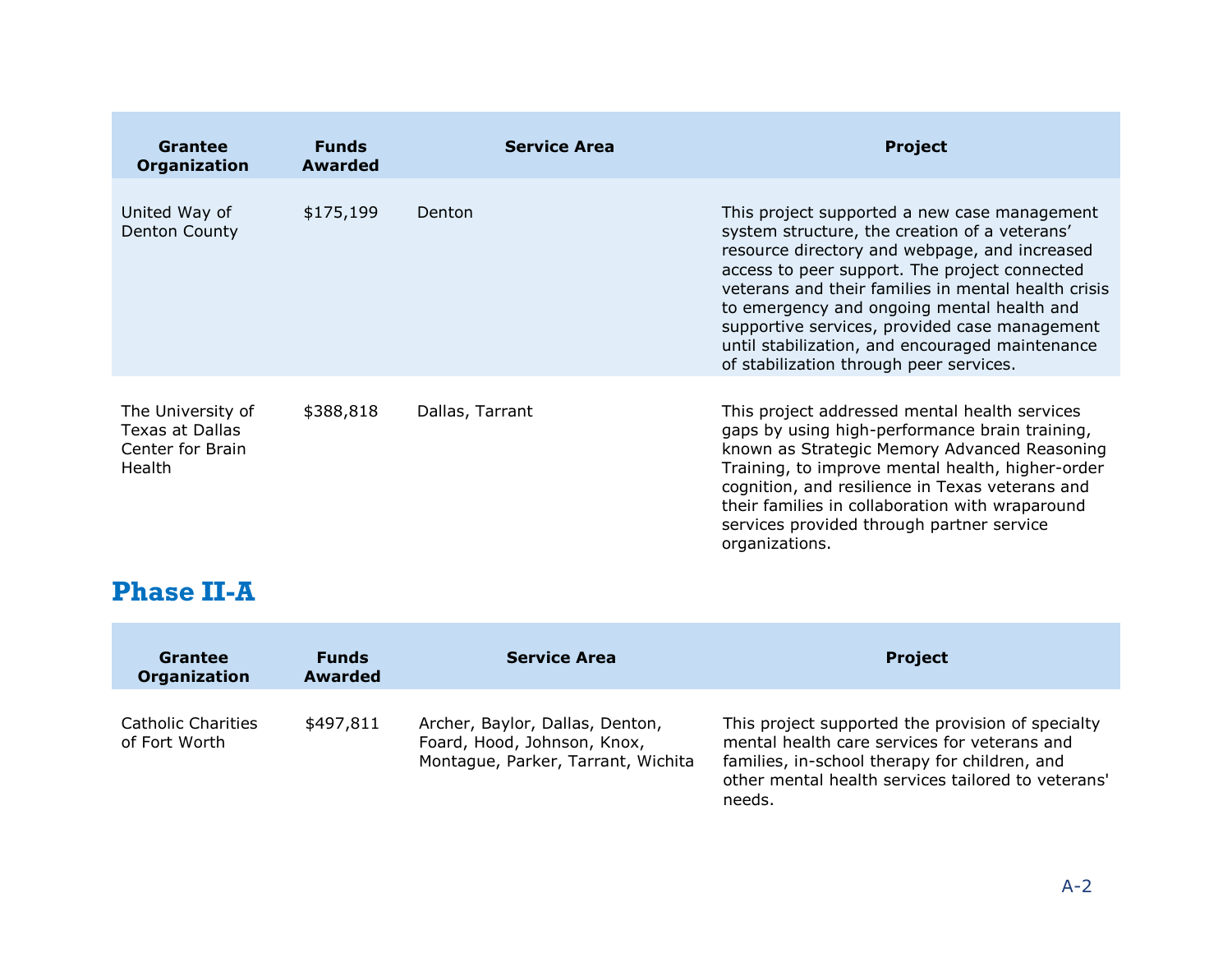| <b>Grantee</b><br><b>Organization</b>         | <b>Funds</b><br><b>Awarded</b> | <b>Service Area</b>                                                                                           | <b>Project</b>                                                                                                                                                                                                                                                                                                                                                                                                                                                                                                                                                                                                                                                                                                                     |
|-----------------------------------------------|--------------------------------|---------------------------------------------------------------------------------------------------------------|------------------------------------------------------------------------------------------------------------------------------------------------------------------------------------------------------------------------------------------------------------------------------------------------------------------------------------------------------------------------------------------------------------------------------------------------------------------------------------------------------------------------------------------------------------------------------------------------------------------------------------------------------------------------------------------------------------------------------------|
| <b>Dallas Metrocare</b><br><b>Services</b>    | \$210,404                      | Collin, Dallas, Denton, Ellis, Hood,<br>Hunt, Johnson, Kaufman, Parker,<br>Rockwall, Somervell, Tarrant, Wise | This project adapted Strong Families, trained<br>clinicians in applying the intervention, provided<br>the intervention to 75 military families, and<br>tracked the effectiveness via assessments and<br>outcome measures. Veterans and family<br>members reporting Post Traumatic Stress<br>Disorder (PTSD) and depression also received<br>adjunctive evidence-based treatment<br>concurrently.                                                                                                                                                                                                                                                                                                                                   |
| <b>Easter Seals</b><br><b>Greater Houston</b> | \$775,000                      | Bell, Chambers, Fort Bend,<br>Galveston, Harris, Liberty,<br>Montgomery, Walker, Waller,<br>Wharton           | This project provided mental health services<br>including individual and group counseling, peer-<br>to-peer supports, and interventions. Veterans<br>Access Cafes served as accessible community-<br>based hubs for outreach to veterans, peer-to-<br>peer support, and computer and internet access.                                                                                                                                                                                                                                                                                                                                                                                                                              |
| Ecumenical<br>Center                          | \$1,059,721                    | Bexar                                                                                                         | This project supported increased capacity for<br>providing clinical mental health services<br>including treating PTSD, depression, substance<br>use, and anxiety disorders. The project also<br>supported the design of a dedicated access and<br>referral network that provided an integrated<br>system through which veterans and their<br>families can more readily locate and access<br>clinical and non-clinical services. A program<br>evaluation and community needs assessment<br>was conducted to identify, characterize, and<br>quantify barriers and gaps in service that reduce<br>or prevent veterans and their families from<br>accessing and/or participating in mental health<br>programs services, and treatment. |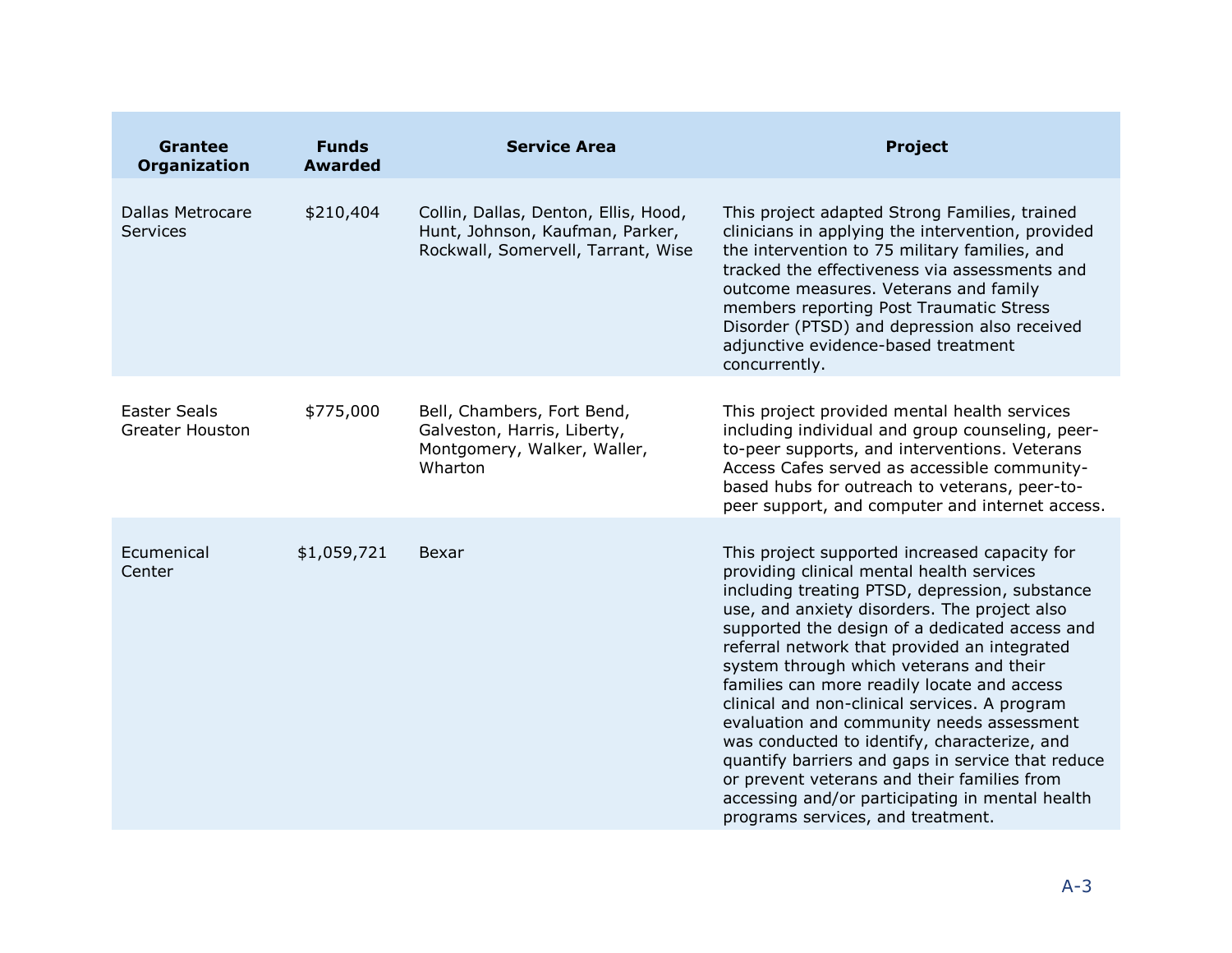| Grantee<br>Organization | <b>Funds</b><br><b>Awarded</b> | <b>Service Area</b>                                                                               | <b>Project</b>                                                                                                                                                                                                                                                                                                                                                                                                                                                                                         |
|-------------------------|--------------------------------|---------------------------------------------------------------------------------------------------|--------------------------------------------------------------------------------------------------------------------------------------------------------------------------------------------------------------------------------------------------------------------------------------------------------------------------------------------------------------------------------------------------------------------------------------------------------------------------------------------------------|
| Equest                  | \$205,714                      | Collin, Dallas, Denton, Ellis, Fannin,<br>Grayson, Hunt, Kaufman, Rockwall,<br>Tarrant, Van Zandt | Funding supported expansion of existing services<br>of equine-facilitated counseling with a licensed<br>mental health professional, equine-facilitated<br>learning, hippotherapy, peer-to-peer support,<br>and volunteer opportunities.                                                                                                                                                                                                                                                                |
| <b>Family Endeavors</b> | \$1,250,000                    | Brewster, Culberson, El Paso,<br>Hudspeth, Jeff Davis, Presidio                                   | Services included care for PTSD, Traumatic Brain<br>Injury (TBI), and other mental health conditions.<br>Services also included family, marriage,<br>individual, and adolescent counseling. The goal<br>was to reduce time between intake and<br>treatment. Services also included medication<br>management, case management for additional<br>community resources, and life skills workshops<br>for financial readiness, marriage enrichment,<br>effective communication, and employment<br>readiness |
| Headstrong<br>Project   | \$125,000                      | Harris                                                                                            | Delivery of integrated mental health services for<br>post-9/11 combat veterans including<br>pharmacology, drug and alcohol treatment,<br>family support, couples therapy, and group<br>support.                                                                                                                                                                                                                                                                                                        |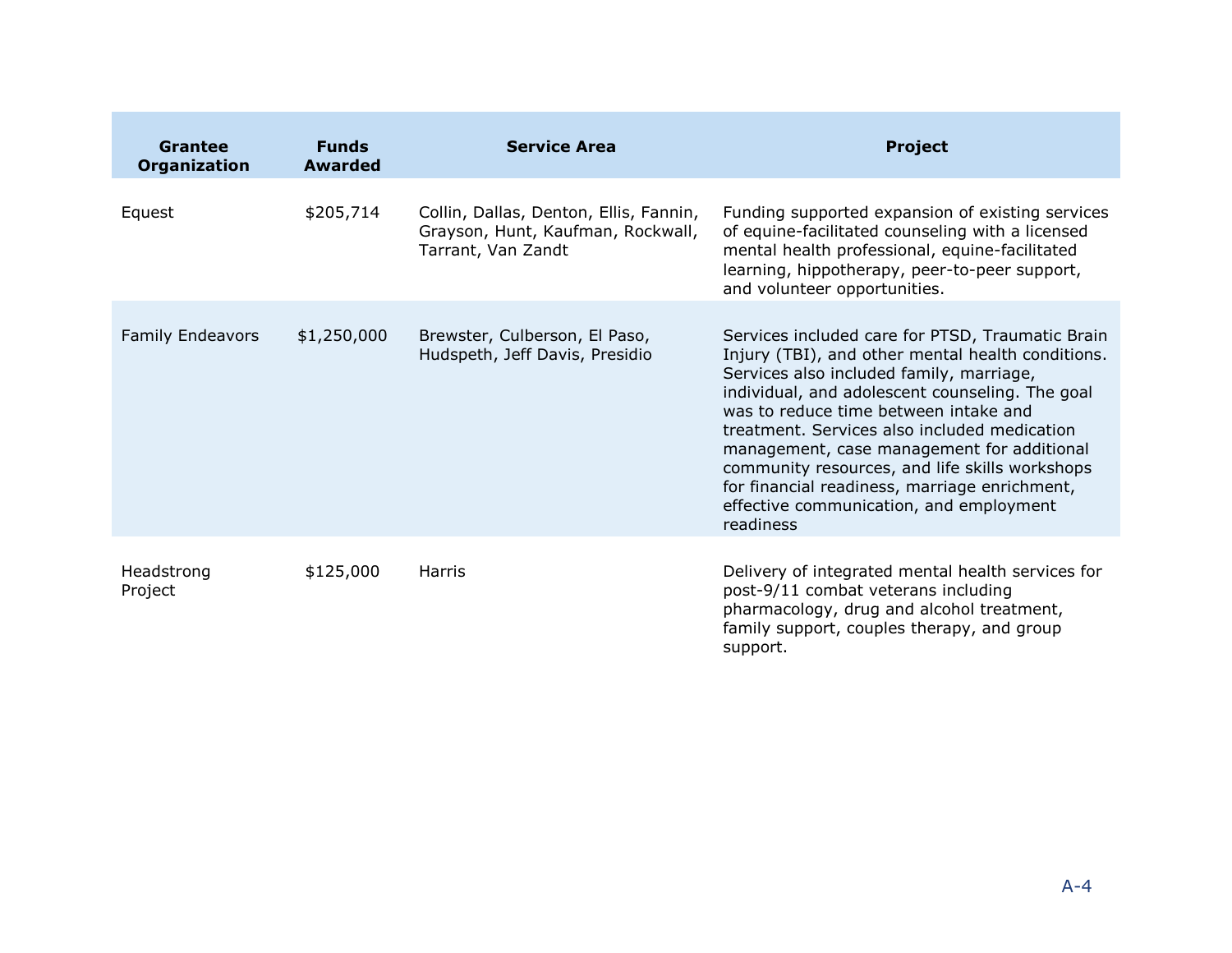| <b>Grantee</b><br><b>Organization</b>             | <b>Funds</b><br><b>Awarded</b> | <b>Service Area</b>                                                                                                                                                    | <b>Project</b>                                                                                                                                                                                                                                                                                                                                                                                                   |
|---------------------------------------------------|--------------------------------|------------------------------------------------------------------------------------------------------------------------------------------------------------------------|------------------------------------------------------------------------------------------------------------------------------------------------------------------------------------------------------------------------------------------------------------------------------------------------------------------------------------------------------------------------------------------------------------------|
| <b>Heart of Texas</b><br><b>Region MHMR</b>       | \$387,654                      | Bosque, Falls, Freestone, Hill,<br>Limestone, McLennan                                                                                                                 | Funding supported the One Stop program which<br>offered offering clinical mental health services<br>addressing PTSD, depression, moral injury,<br>military sexual trauma, family counseling, and<br>substance use. Additionally, the funding allowed<br>the provision of case management services and<br>expansion of services to military families in<br>situations related to deployment and<br>reintegration. |
| Heroes Night Out                                  | \$39,796                       | Bastrop, Bell, Caldwell, Coryell,<br>Hays, Lampasas, Travis, Williamson                                                                                                | Grant supported a one-stop resource center<br>where military families and veterans can engage<br>in mental health counseling, peer and caregiver<br>assistance networks, basic needs assistance,<br>activity-based therapies, socialization, and other<br>support services with a focus on mental health,<br>total well-being, and family inclusiveness.                                                         |
| <b>StarCare</b><br>Specialty Health<br>System     | \$368,895                      | Bailey, Borden, Castro, Cochran,<br>Crosby, Dawson, Dickens, Dimmit,<br>Floyd, Garza, Hale, Hockley, Lamb,<br>Lubbock, Lynn, Motley, Parmer,<br>Swisher, Terry, Yoakum | Services included primary care, counseling,<br>substance use counseling, psychiatric services,<br>prescription assistance, lab tests, patient<br>education, and transportation services.<br>Additionally, equine therapy supports were<br>provided as an option for rural veterans who are<br>reluctant to utilize traditional therapy models.                                                                   |
| <b>Tropical Texas</b><br><b>Behavioral Health</b> | \$292,915                      | Hidalgo                                                                                                                                                                | Supported a new Drop-In Center in Hidalgo<br>County to provide evidence-based mental health<br>services and supports to Hidalgo County<br>veterans and their families.                                                                                                                                                                                                                                           |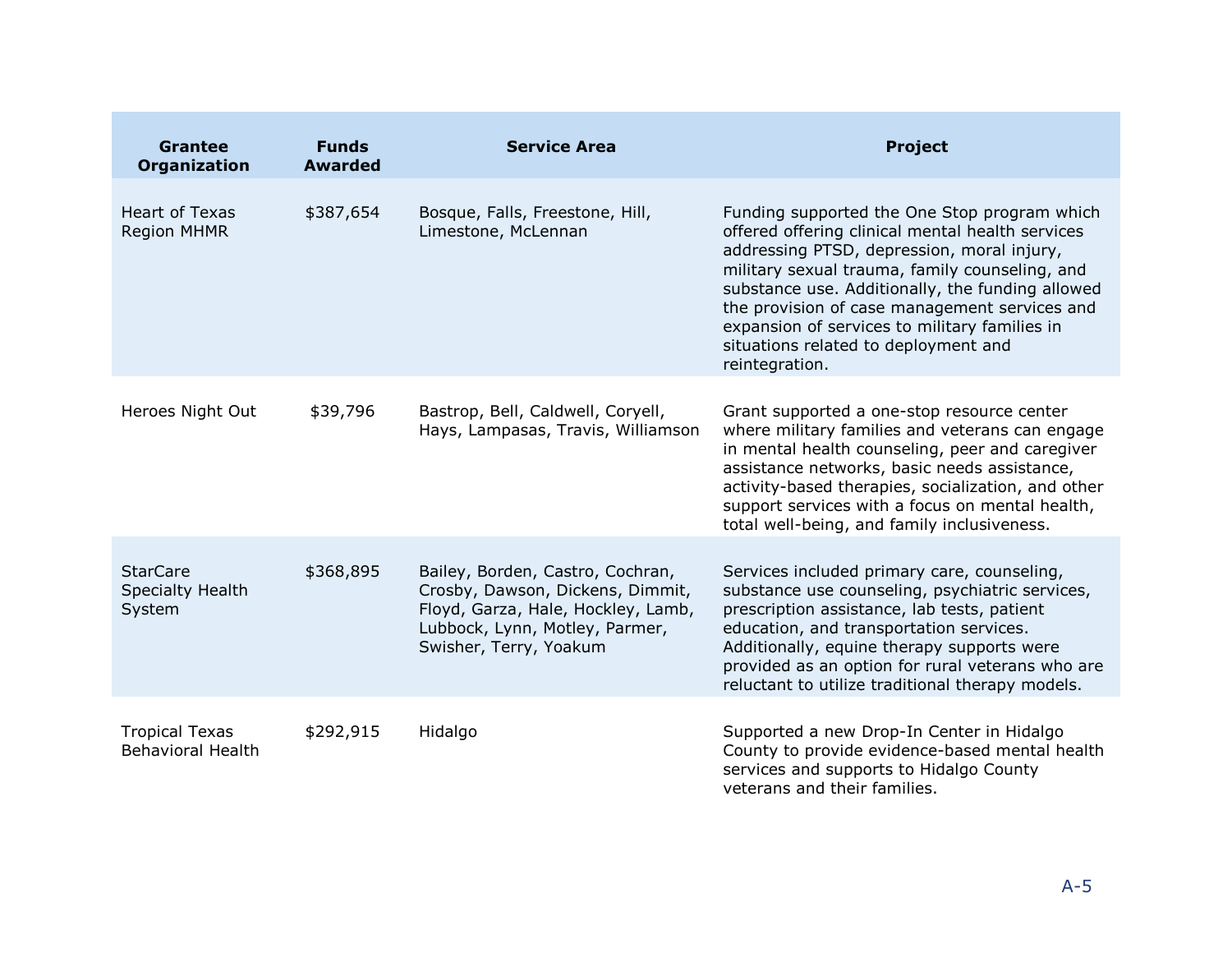| Grantee<br><b>Organization</b>                         | <b>Funds</b><br>Awarded | <b>Service Area</b>                                                                                                                                            | <b>Project</b>                                                                                                                                                                                                                                                                                                     |
|--------------------------------------------------------|-------------------------|----------------------------------------------------------------------------------------------------------------------------------------------------------------|--------------------------------------------------------------------------------------------------------------------------------------------------------------------------------------------------------------------------------------------------------------------------------------------------------------------|
| <b>Veterans Coalition</b><br>of North Central<br>Texas | \$651,689               | Bell, Collin, Coryell, Dallas, Denton,<br>Ellis, Erath, Hood, Hunt, Johnson,<br>Kaufman, Navarro, Palo Pinto,<br>Parker, Rockwall, Somervell,<br>Tarrant, Wise | Services included free counseling with a network<br>of pre-screened professionals within close<br>proximity of the veteran to mitigate long travel<br>and excessive wait time. Veterans also received<br>equine therapy, acupuncture, substance use<br>treatment, suicide prevention, and sleep apnea<br>services. |
| West Texas<br>Counseling &<br>Guidance                 | \$142,148               | Coke, Concho, Crockett, Irion,<br>Kimble, Mason, McCulloch, Menard,<br>Reagan, Runnels, Schleicher,<br>Sterling, Sutton, Tom Green                             | Project provided an array of mental health<br>services and supports to veterans and their<br>families to include timely access to quality<br>evidence-based therapy, psychiatric services,<br>substance use treatment, outreach, service<br>coordination, suicide prevention, and peer<br>support.                 |

# **Phase II-B**

<span id="page-17-0"></span>

| <b>Grantee</b><br>Organization | <b>Funds</b><br><b>Awarded</b> | <b>Service Area</b>                         | <b>Project</b>                                                                                                                                 |
|--------------------------------|--------------------------------|---------------------------------------------|------------------------------------------------------------------------------------------------------------------------------------------------|
| Andrews Center                 | \$147,655                      | Henderson, Rains, Smith, Van<br>Zandt, Wood | The project created Command Teams in each of<br>the five counties to provide veterans and their<br>families access to services closer to home. |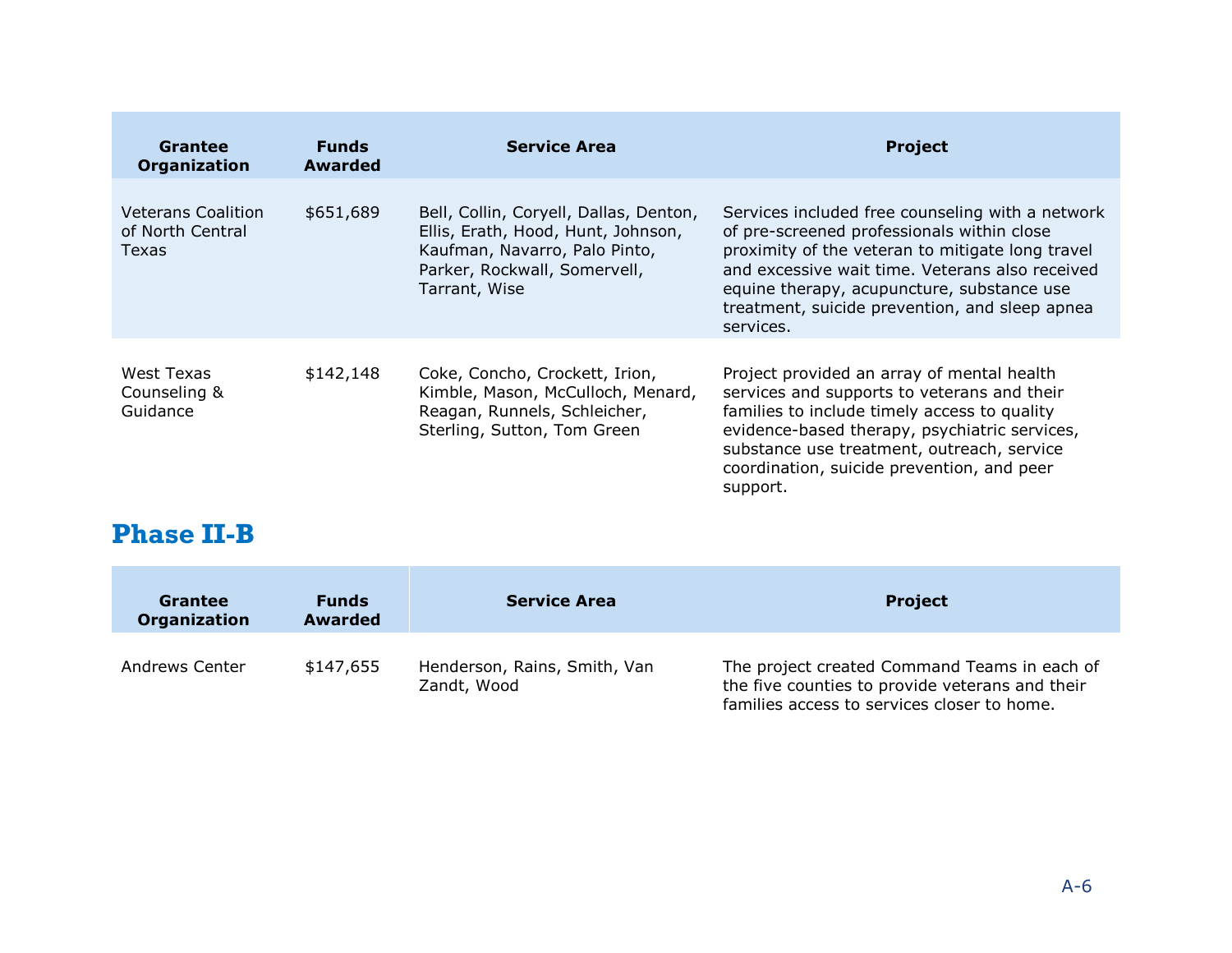| <b>Grantee</b><br>Organization                           | <b>Funds</b><br><b>Awarded</b> | <b>Service Area</b>                                                                                              | <b>Project</b>                                                                                                                                                                                                                                                                                                                                                                                                                                                      |
|----------------------------------------------------------|--------------------------------|------------------------------------------------------------------------------------------------------------------|---------------------------------------------------------------------------------------------------------------------------------------------------------------------------------------------------------------------------------------------------------------------------------------------------------------------------------------------------------------------------------------------------------------------------------------------------------------------|
| <b>Bluebonnet Trails</b><br>Community<br><b>Services</b> | \$151,312                      | Bastrop, Burnet, Caldwell, Fayette,<br>Gonzales, Guadalupe, Lee,<br>Williamson                                   | This project included expanding Veteran Peer<br>Groups and coordinating behavioral health<br>services in Williamson and Burnet counties,<br>establishing a transportation voucher initiative to<br>assist with transportation issues to and from<br>medical/therapeutic appointments, creating a<br>Veterans Support Fund to assist veterans in<br>financial need, and directing an initiative to<br>expand the availability of community-based<br>health supports. |
| City of Houston                                          | \$1,164,417                    | Brazoria, Chambers, Fort Bend,<br>Galveston, Harris, Jefferson,<br>Hardin, Montgomery, Orange,<br>Walker, Waller | This project supported personnel in new or<br>existing roles that provide or support direct<br>services to veterans and their families, such as<br>clinical mental health services, peer support,<br>individual and family counseling, crisis<br>intervention, navigation of community resources,<br>and/or employment services.                                                                                                                                    |
| Dallas Metrocare<br>Services - Equine<br>Project         | \$129,630                      | Collin, Dallas, Denton, Ellis, Fannin,<br>Grayson, Hunt, Kaufman, Rockwall,<br>Tarrant                           | Metrocare's equine project evaluated the<br>potential for equestrian interventions to address<br>psychosocial issues of veterans integrating back<br>into their communities.                                                                                                                                                                                                                                                                                        |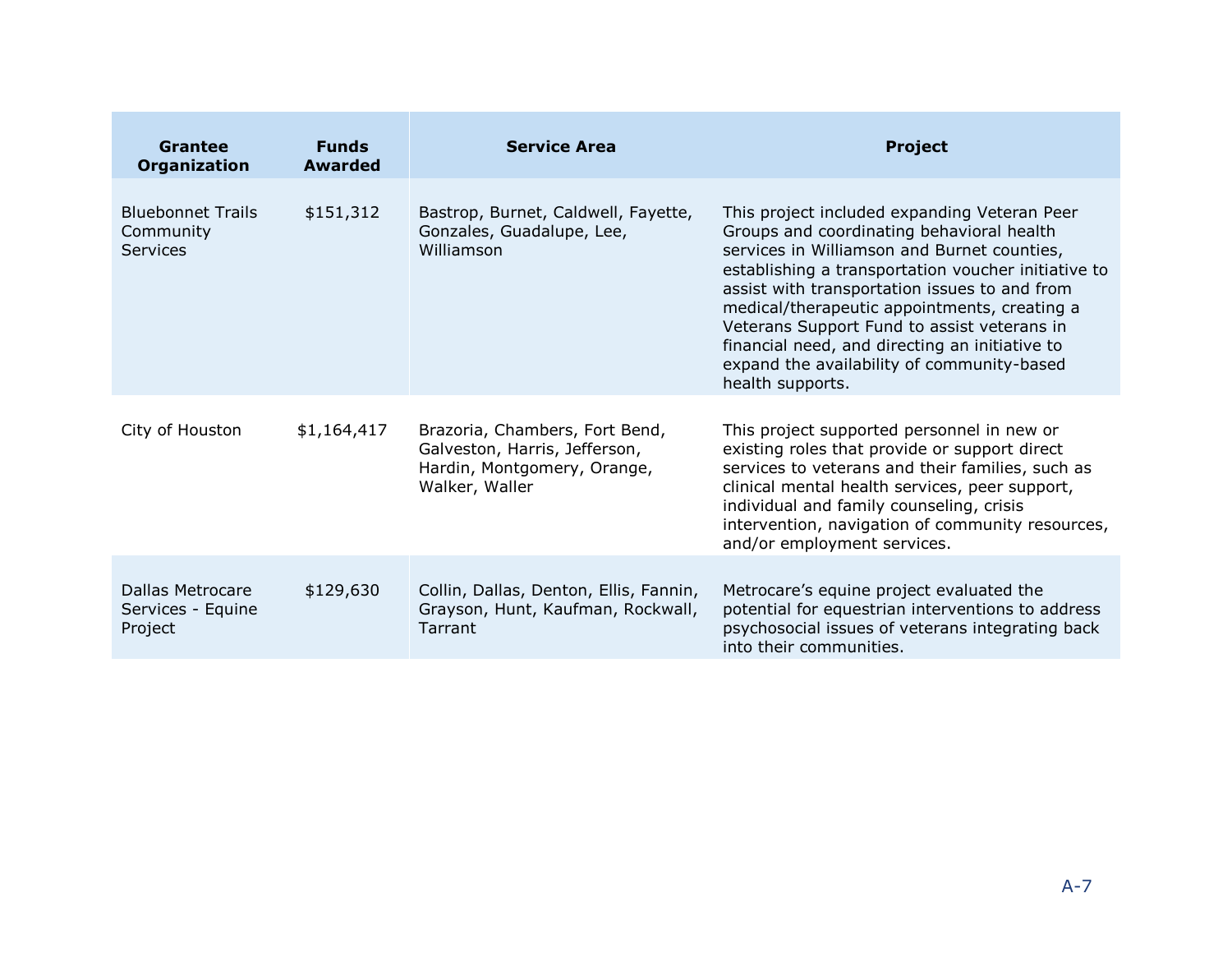| <b>Grantee</b><br><b>Organization</b>                      | <b>Funds</b><br><b>Awarded</b> | <b>Service Area</b>                                                                                                                                                                                                                                                                                                                               | <b>Project</b>                                                                                                                                                                                                                                                                                                                                                         |
|------------------------------------------------------------|--------------------------------|---------------------------------------------------------------------------------------------------------------------------------------------------------------------------------------------------------------------------------------------------------------------------------------------------------------------------------------------------|------------------------------------------------------------------------------------------------------------------------------------------------------------------------------------------------------------------------------------------------------------------------------------------------------------------------------------------------------------------------|
| Dallas Metrocare<br>Services -<br><b>Expansion Project</b> | \$2,903,145                    | Archer, Baylor, Callahan, Camp,<br>Clay, Collin, Cooke, Dallas, Delta,<br>Denton, Eastland, Ellis, Fannin,<br>Franklin, Grayson, Henderson,<br>Hood, Hopkins, Hunt, Jack,<br>Johnson, Kaufman, Lamar,<br>Montague, Palo Pinto, Parker,<br>Rains, Red River, Rockwall, Smith,<br>Stephens, Tarrant, Throckmorton,<br>Titus, Van Zandt, Wise, Young | This project provided mental health<br>assessments, outpatient and residential<br>treatments, increased clinical provider presence<br>at the Austin Street Center, and utilization of<br>Navigators in the community to connect veterans<br>to mental health services, substance abuse<br>treatments, financial assistance, and housing<br>services.                   |
| Dallas Metrocare<br>Services - TBI<br>Project              | \$169,681                      | Collin, Cooke, Dallas, Denton, Ellis,<br>Erath, Fannin, Grayson, Hood,<br>Hunt, Johnson, Kaufman, Navarro,<br>Palo Pinto, Parker, Rockwall,<br>Somervell, Tarrant, Wise                                                                                                                                                                           | Metrocare's TBI project developed and funded a<br>program for the assessment and treatment of<br>TBI. TBI assessment and treatment occurs<br>simultaneously within usual clinical services with<br>the goal of providing a clearer picture of<br>cognitive strengths and weaknesses for better<br>informed treatment planning.                                         |
| <b>Easter Seals</b><br><b>Central Texas</b>                | \$801,341                      | Bastrop, Hays, Travis, Williamson                                                                                                                                                                                                                                                                                                                 | Project included establishing a community<br>collaborative and increasing access to mental<br>health service delivery for veterans and their<br>families. Available services included counseling<br>services (individual, group, family, couples, and<br>play therapy), integrative medicine services,<br>educational assistance, financial support, and<br>childcare. |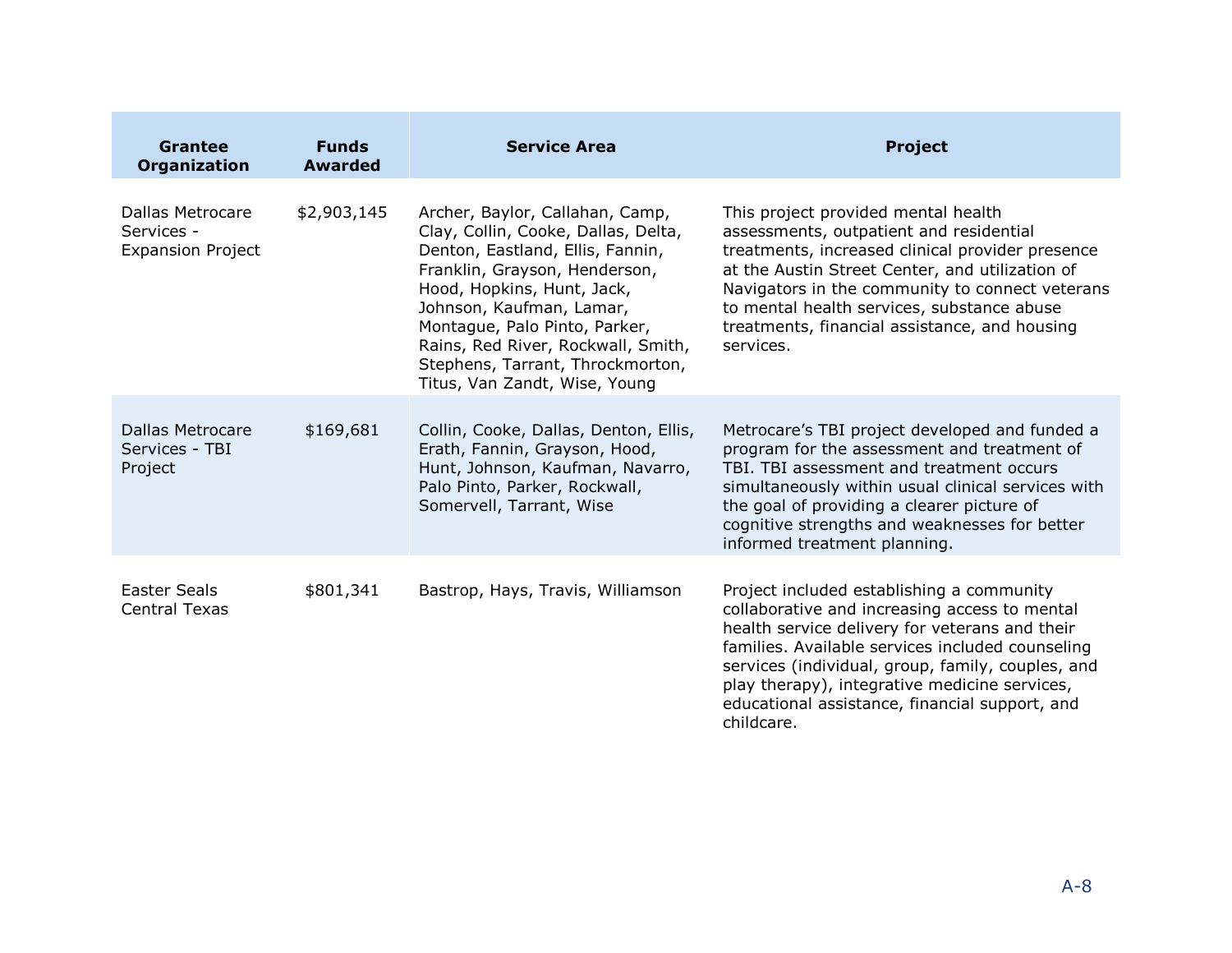| <b>Grantee</b><br><b>Organization</b>                                  | <b>Funds</b><br><b>Awarded</b> | <b>Service Area</b>                                                                      | <b>Project</b>                                                                                                                                                                                                                                                                                                                                                                       |
|------------------------------------------------------------------------|--------------------------------|------------------------------------------------------------------------------------------|--------------------------------------------------------------------------------------------------------------------------------------------------------------------------------------------------------------------------------------------------------------------------------------------------------------------------------------------------------------------------------------|
| Ecumenical<br>Center                                                   | \$308,712                      | Bee, Nueces, San Patricio                                                                | Project increased capacity to deliver therapeutic<br>counseling by expanding the current counseling<br>office at Amistad Community Health Clinic and<br>adding a counseling office at Texas A&M Coastal<br>Bend Health Education Center.                                                                                                                                             |
| <b>Family Endeavors</b>                                                | \$1,329,116                    | Bell, Burnet, Coryell, Falls,<br>Lampasas, McLennan, Milam,<br>Williamson                | Project supported a Military Family Counseling<br>Clinic in Killeen, Texas. Counseling services<br>(individual, couples, children, and family),<br>medication management, case management,<br>and Life Skills Enrichment programs are the<br>primary services provided. Childcare and<br>transportation for veterans and family members<br>with appointments is provided at no cost. |
| <b>Mental Health</b><br>America of<br><b>Greater Tarrant</b><br>County | \$524,396                      | Dallas, Denton, Ellis, Hood,<br>Johnson, Palo Pinto, Parker,<br>Somervell, Tarrant, Wise | This project expanded and increased existing<br>services through additional staff and coordination<br>of services. This project also provided mental<br>health assessments, diagnosis and treatments,<br>counseling services (individual, couples, child,<br>family, peer), and care coordinators to assist in<br>supportive plan building and navigating available<br>services.     |
| MHMR Services of<br>Concho Valley                                      | \$207,265                      | Coke, Concho, Crockett, Irion,<br>McCulloch, Reagan, Schleicher,<br>Sterling, Tom Green  | This project increased access to mental health<br>services for veterans and family members<br>through additional counselors and peers,<br>increasing the amount of specialized clinical<br>services available and expanding the delivery<br>area of counseling services                                                                                                              |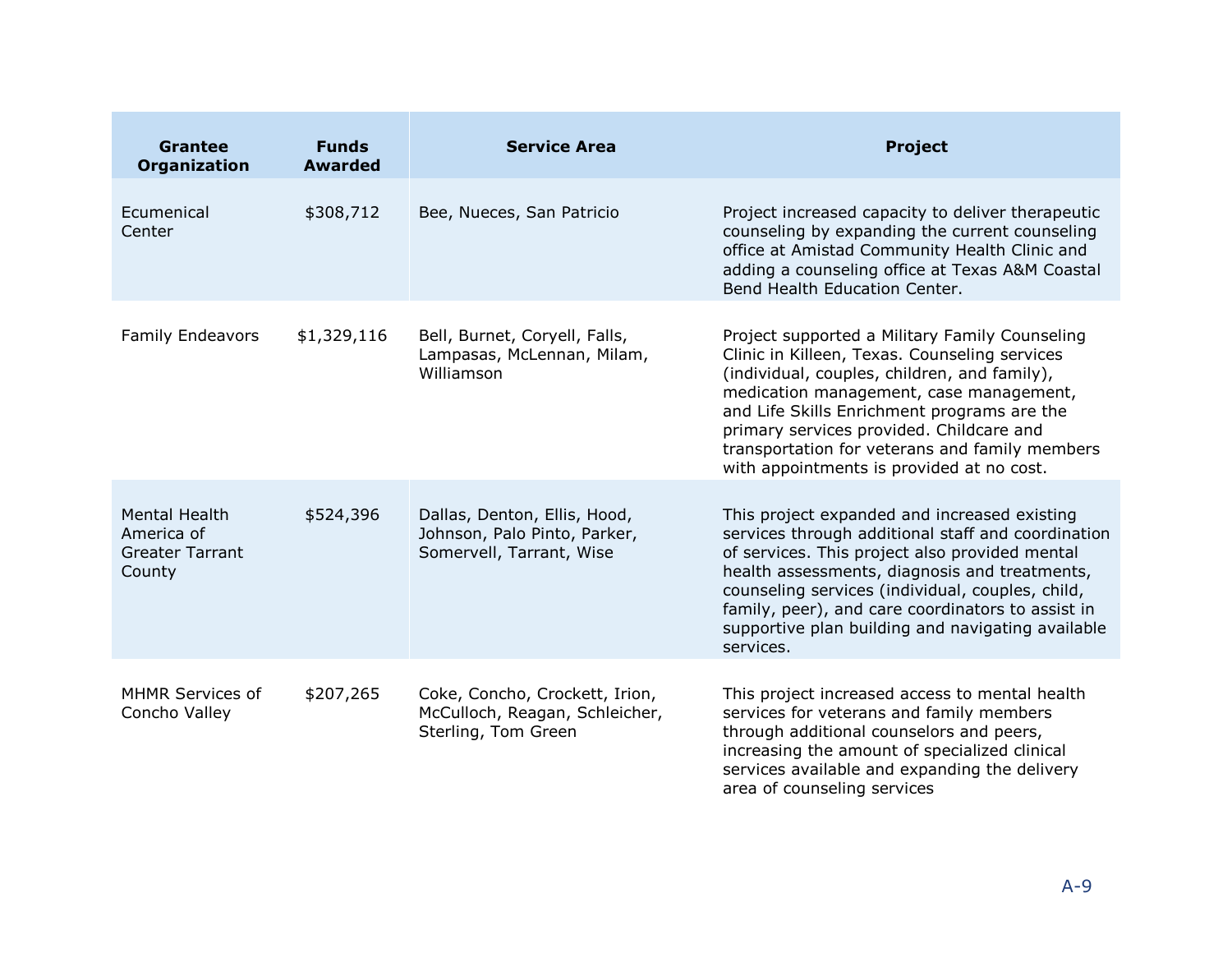| <b>Grantee</b><br><b>Organization</b>                    | <b>Funds</b><br><b>Awarded</b> | <b>Service Area</b>                                                                                                                                                    | <b>Project</b>                                                                                                                                                                                                                                                                                                                                                                                                     |
|----------------------------------------------------------|--------------------------------|------------------------------------------------------------------------------------------------------------------------------------------------------------------------|--------------------------------------------------------------------------------------------------------------------------------------------------------------------------------------------------------------------------------------------------------------------------------------------------------------------------------------------------------------------------------------------------------------------|
| <b>Plainview Elks</b>                                    | \$85,000                       | Bailey, Briscoe, Castro, Floyd, Hale,<br>Lamb, Motley, Parmer, Swisher                                                                                                 | A Veterans Task Force was established to<br>implement processes that provide support for<br>veterans and family members seeking evidence-<br>based therapies/treatments, individual peer-<br>support services, community peer-support<br>services, and financial support.                                                                                                                                          |
| Recovery<br>Resource Council                             | \$71,518                       | Cooke, Denton, Parker, Tarrant,<br>Wise                                                                                                                                | Through this project, counselors provided clients<br>with comprehensive clinical interventions that<br>include psychotherapy and evidence-based<br>practices. Veterans and families will also be able<br>to receive non-clinical/supportive services by a<br>Veteran Peer Navigator to connect with other<br>community services.                                                                                   |
| Scott & White<br><b>Memorial Hospital</b>                | \$427,204                      | Bell, Coryell, Hill, McLennan, Travis,<br>Williamson                                                                                                                   | The Warrior Research Institute established a<br>telemental health clinic offering evidence-based<br>treatments via telemedicine to veterans and<br>family members with PTSD and/or associated<br>disorders.                                                                                                                                                                                                        |
| <b>Texas Tech</b><br>University Health<br>Science Center | \$193,234                      | Bailey, Borden, Castro, Cochran,<br>Crosby, Dawson, Dickens, Floyd,<br>Gaines, Garza, Hale, Hockley,<br>Lamb, Lubbock, Lynn, Motley,<br>Parmer, Swisher, Terry, Yoakum | This project increased access and availability to<br>mental health services by adding more<br>counselors and support staff. Services are<br>provided to veterans and their families using the<br>South Plains Veterans Telemedicine Services<br>program and consist of outreach, assessment,<br>evaluation, creation of short- and long-term<br>treatment plans, treatment, and additional<br>referrals if needed. |
| United Way of<br><b>Denton County</b>                    | \$55,326                       | Denton                                                                                                                                                                 | Project Camo provided veterans and family<br>members with stabilization, sustainability<br>education, and training to deter mental health<br>and life domain crises.                                                                                                                                                                                                                                               |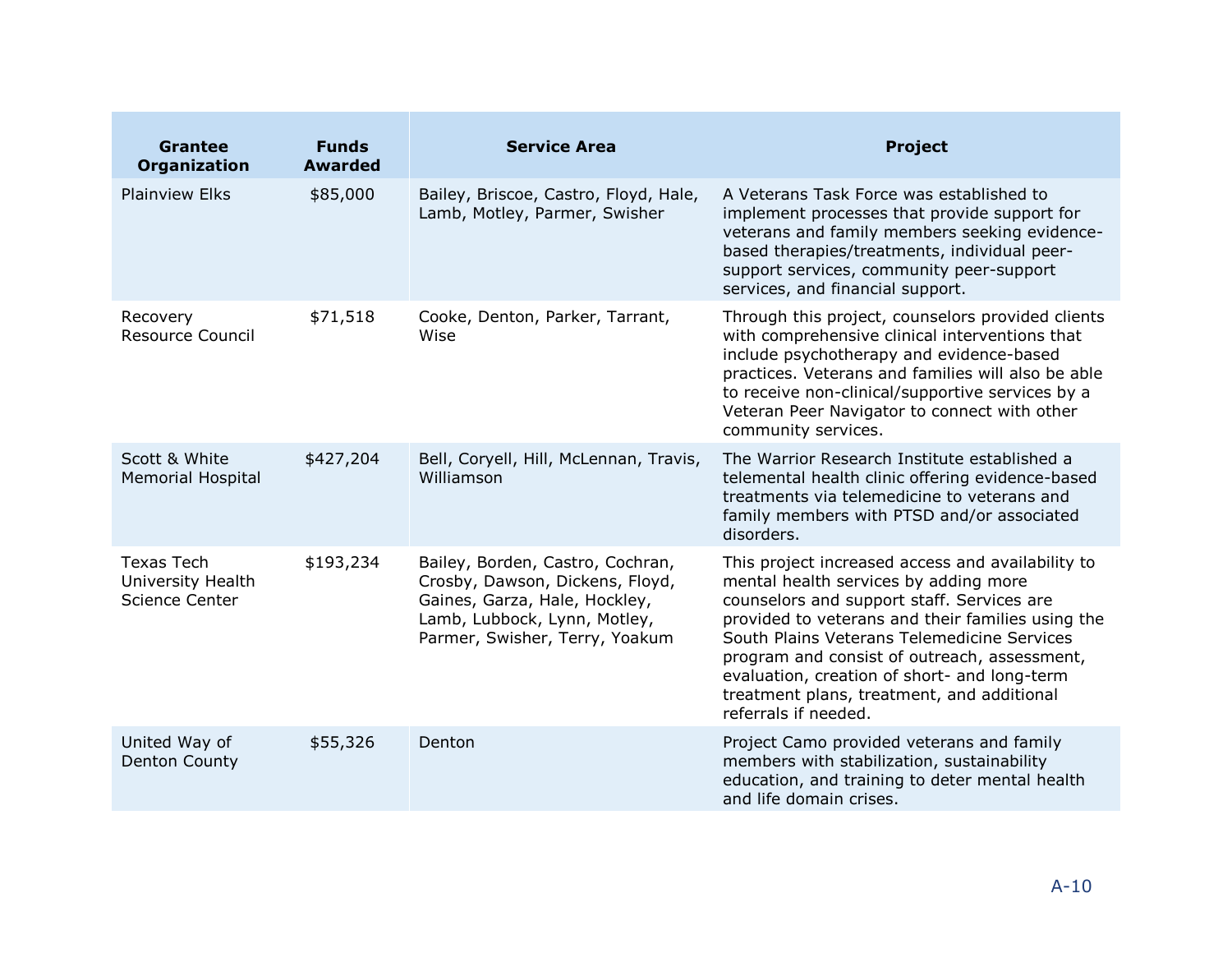| <b>Grantee</b><br><b>Organization</b>                                                              | <b>Funds</b><br><b>Awarded</b> | <b>Service Area</b>                                                                                                                                                                                                                                                                                                                                                                                                                                                                                                                                                                                                                                                                                                | <b>Project</b>                                                                                                                                                                                                                                                                                                                                    |
|----------------------------------------------------------------------------------------------------|--------------------------------|--------------------------------------------------------------------------------------------------------------------------------------------------------------------------------------------------------------------------------------------------------------------------------------------------------------------------------------------------------------------------------------------------------------------------------------------------------------------------------------------------------------------------------------------------------------------------------------------------------------------------------------------------------------------------------------------------------------------|---------------------------------------------------------------------------------------------------------------------------------------------------------------------------------------------------------------------------------------------------------------------------------------------------------------------------------------------------|
| The University of<br>Texas at Austin                                                               | \$99,964                       | Bastrop, Bell, Blanco, Bosque,<br>Brazos, Burleson, Burnet, Caldwell,<br>Coryell, Falls, Fayette, Freestone,<br>Grimes, Hamilton, Hayes, Hill,<br>Lampasas, Lee, Leon, Limestone,<br>Llano, Madison, McLennan, Milam,<br>Mills, Robertson, San Saba, Travis,<br>Washington, Williamson                                                                                                                                                                                                                                                                                                                                                                                                                             | The Reconnect and Rebuild Program adapted and<br>combined the U.S. Department of Veteran<br>Affairs' (VA's) evidence-based, couples' mental<br>health program with a veterans' couples retreat.<br>This program provides clinical mental health<br>treatments for needs experienced by one or<br>more spouse as well as the marital relationship. |
| The University of<br><b>Texas at Dallas</b><br>Center for<br><b>BrainHealth</b>                    | \$733,750                      | Collin, Cooke, Dallas, Denton, Ellis,<br>Erath, Fannin, Grayson, Hood,<br>Hunt, Johnson, Kaufman, Navarro,<br>Palo Pinto, Parker, Rockwall,<br>Somervell, Tarrant, Wise                                                                                                                                                                                                                                                                                                                                                                                                                                                                                                                                            | This project uses neuroimaging to evaluate the<br>therapeutic efficiency data of cognitive training<br>after traditional clinical counseling.                                                                                                                                                                                                     |
| The University of<br><b>Texas Health</b><br><b>Science Center</b><br>San Antonio -<br>PTSD Project | \$125,918                      | Anderson, Andrews, Angelina,<br>Aransas, Atascosa, Bandera,<br>Bastrop, Bee, Bell, Bexar, Blanco,<br>Borden, Bowie, Brazos, Brewster,<br>Brooks, Brown, Burnet, Caldwell,<br>Cameron, Camp, Cass, Cherokee,<br>Cochran, Coke, Comal, Concho,<br>Cooke, Crane, Crosby, Dawson,<br>Delta, DeWitt, Dickens, Dimmitt,<br>Duval, Ector, Edwards, Ellis, El<br>Paso, Fannin, Fayette, Franklin,<br>Frio, Gaines, Galveston, Garza,<br>Grayson, Gillespie, Glasscock,<br>Goliad, Gonzales, Gregg,<br>Guadalupe, Hale, Harris, Harrison,<br>Hays, Henderson, Hidalgo, Hockley,<br>Hopkins, Howard, Irion, Kimble, Jeff<br>Davis, Jefferson, Jim Hogg, Jim<br>Wells, Jones, Karnes, Kendall,<br>Kenedy, Kent, Kerr, Kinney, | This grant expanded work on an already funded<br>mental health parent study, Project Remission:<br>Maximizing Outcomes with Intensive Treatments<br>for Combat Related PTSD. The study evaluated<br>the efficacy of two intensive outpatient protocols<br>that utilize prolonged exposure to treat<br>deployment-related PTSD.                    |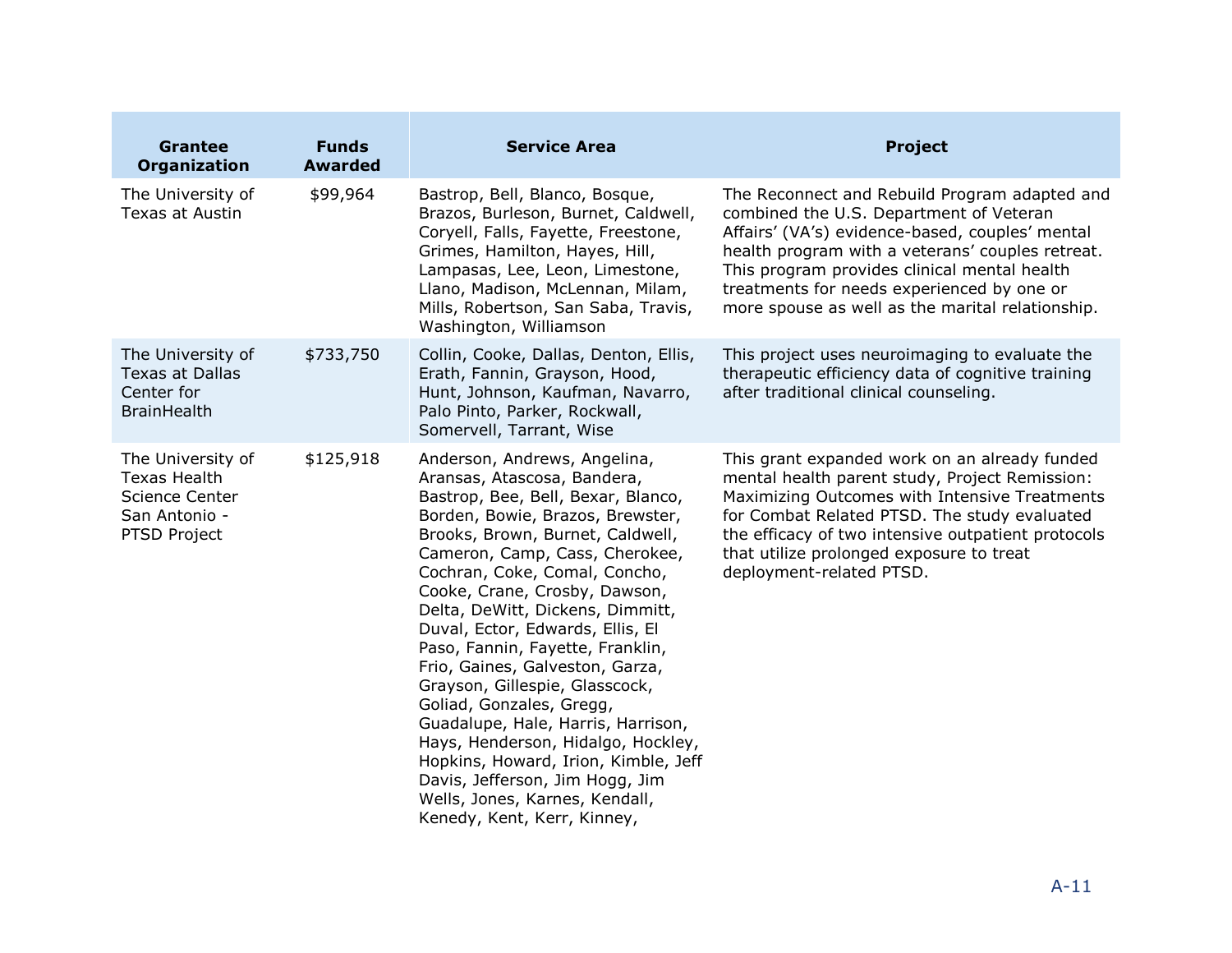| <b>Grantee</b><br><b>Organization</b>                                                                               | <b>Funds</b><br><b>Awarded</b> | <b>Service Area</b>                                                                                                                                                                                                                                                                                                                                                                                                                                                                                                                                                           | <b>Project</b>                                                                                                                                                                                                                                                                                                                                                                   |
|---------------------------------------------------------------------------------------------------------------------|--------------------------------|-------------------------------------------------------------------------------------------------------------------------------------------------------------------------------------------------------------------------------------------------------------------------------------------------------------------------------------------------------------------------------------------------------------------------------------------------------------------------------------------------------------------------------------------------------------------------------|----------------------------------------------------------------------------------------------------------------------------------------------------------------------------------------------------------------------------------------------------------------------------------------------------------------------------------------------------------------------------------|
| The University of<br><b>Texas Health</b><br><b>Science Center</b><br>San Antonio -<br>PTSD Project<br>(continued)   |                                | Kleberg, Lamar, Lamb, La Salle,<br>Lee, Leon, Live Oak, Llano, Loving,<br>Lubbock, Lynn, Mario, Martin,<br>Maverick, McLennan, McMullen,<br>Medina, Midland, Mitchell,<br>Montgomery, Morris, Nueces,<br>Panola, Pecos, Potter, Rains,<br>Randall, Reagan, Real, Red River,<br>Reeves, Refugio, Rusk, San Patricio,<br>Scurry, Smith, Starr, Sterling,<br>Taylor, Terry, Titus, Tom Green,<br>Travis, Upshur, Upton, Uvalde, Val<br>Verde, Van Zandt, Victoria, Ward,<br>Webb, Willacy, Williamson, Wilson,<br>Winkler, Wood, Yoakum, Zapata,<br>Zavala                       |                                                                                                                                                                                                                                                                                                                                                                                  |
| The University of<br><b>Texas Health</b><br><b>Science Center</b><br>San Antonio -<br><b>Strong Star</b><br>Project | \$366,977                      | Atascosa, Austin, Bandera, Bastrop,<br>Bexar, Blanco, Brazoria, Burleson,<br>Burnet, Caldwell, Cameron,<br>Chambers, Collin, Colorado, Comal,<br>Dallas, Denton, Ellis, Fort Bend,<br>Frio, Galveston, Gillespie,<br>Guadalupe, Harris, Hays, Hidalgo,<br>Hood, Hunt, Johnson, Kaufman,<br>Kendall, Kerr, Kimble, Lampasas,<br>LaSalle, Lee, Liberty, Llano, Mason,<br>Matagorda, McCulloch, Medina,<br>Montgomery, Parker, Rockwall, San<br>Saba, Somervell, Starr, Tarrant,<br>Travis, Uvalde, Walker, Waller,<br>Washington, Willacy, Williamson,<br>Wilson, Wise, Wharton | The STRONG STAR Texas Training Initiative<br>partnered with community organizations and<br>academic institutions around Texas military<br>facilities to develop Regional Learning<br>Collaboratives. These collaboratives provide no-<br>cost training and development of clinical skills to<br>mental health providers of direct clinical services<br>to veterans and families. |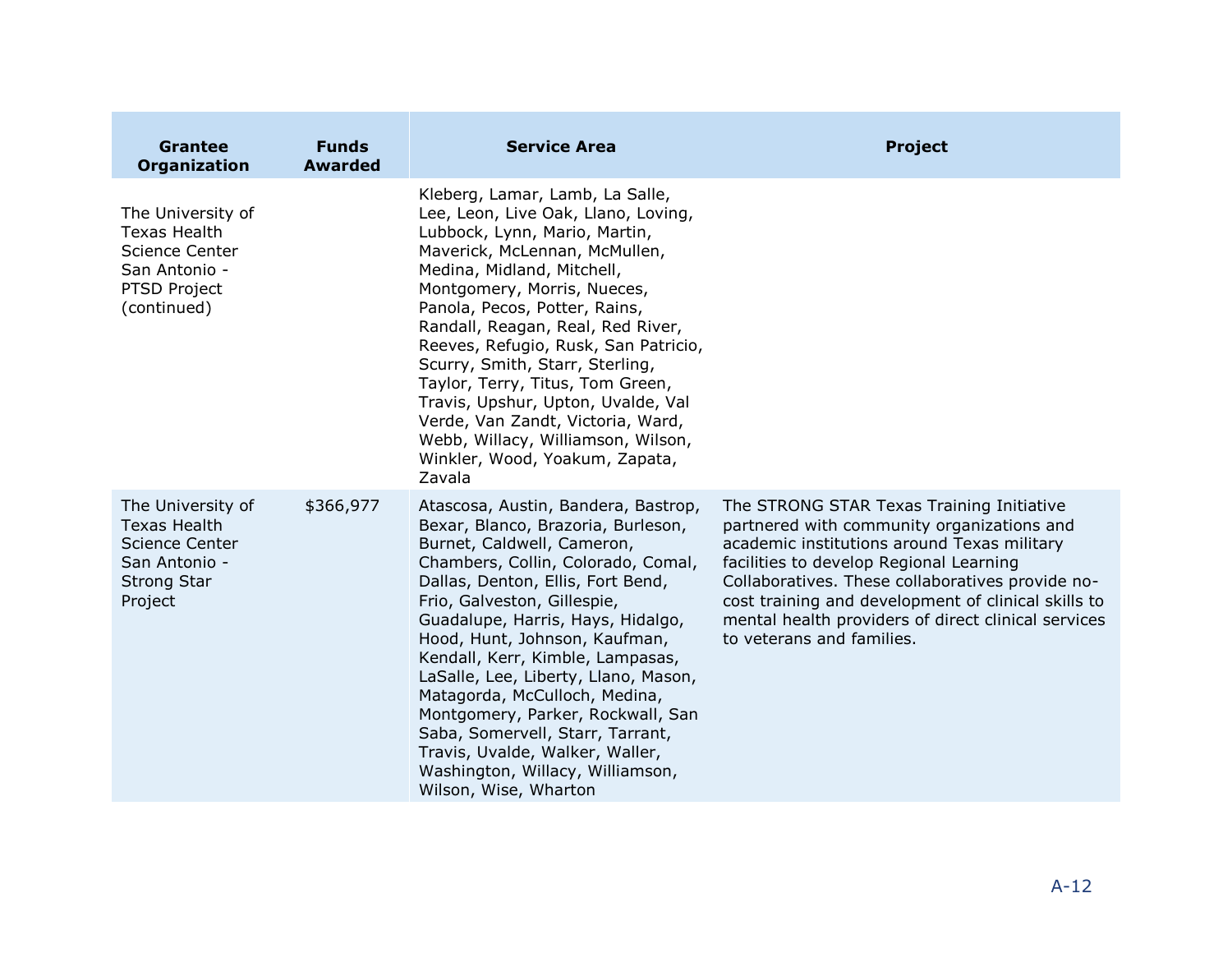# **Phase III**

<span id="page-24-0"></span>

| <b>Grantee</b><br><b>Organization</b>         | <b>Funds</b><br><b>Awarded</b> | <b>Service Area</b>                                                                                                                                                                                | <b>Project</b>                                                                                                                                                                                                                                                                                                  |
|-----------------------------------------------|--------------------------------|----------------------------------------------------------------------------------------------------------------------------------------------------------------------------------------------------|-----------------------------------------------------------------------------------------------------------------------------------------------------------------------------------------------------------------------------------------------------------------------------------------------------------------|
| Andrews Center                                | \$139,862                      | Henderson, Rains, Smith, Van<br>Zandt, Wood                                                                                                                                                        | This project maintains, supports, and enhances<br>already established "command teams" in five<br>rural counties that provide veterans and their<br>families access to services closer to home.                                                                                                                  |
| <b>Bexar County</b>                           | \$150,000                      | Bexar                                                                                                                                                                                              | This project focuses on the behavioral health and<br>ancillary support needs of veterans who are<br>transitioning from active duty to civilian life by<br>offering veterans and their dependents vouchers<br>for clinical services.                                                                             |
| Easter Seals<br><b>Central Texas</b>          | \$1,347,236                    | Bastrop, Hays, Travis, Williamson                                                                                                                                                                  | This project expands the range of services for<br>veterans and families by increasing outreach,<br>needs assessments, and the creation of<br>individualized support plans to connect veterans<br>with mental health services and overall wellness<br>services within an established Community<br>Collaborative. |
| <b>Easter Seals</b><br><b>Greater Houston</b> | \$1,525,000                    | Brazos, Burleson, Fort Bend,<br>Grimes, Harris, Leon, Liberty,<br>Montgomery, Robertson, Waller,<br>Washington                                                                                     | This project improves collaboration and increase<br>mental health services available to veterans and<br>their families through system-level changes,<br>outreach, and provision of direct services.                                                                                                             |
| Ecumenical<br>Center                          | \$932,735                      | Atascosa, Bandera, Bee, Bexar,<br>Cameron, Comal, Duval, Frio,<br>Gillespie, Gonzales, Guadalupe,<br>Hidalgo, Jim Hogg, Karnes, Kendall,<br>Kerr, Kleberg, Medina, Nueces, San<br>Patricio, Wilson | This project provides care through direct face-to-<br>face counseling services and through tele-<br>counseling.                                                                                                                                                                                                 |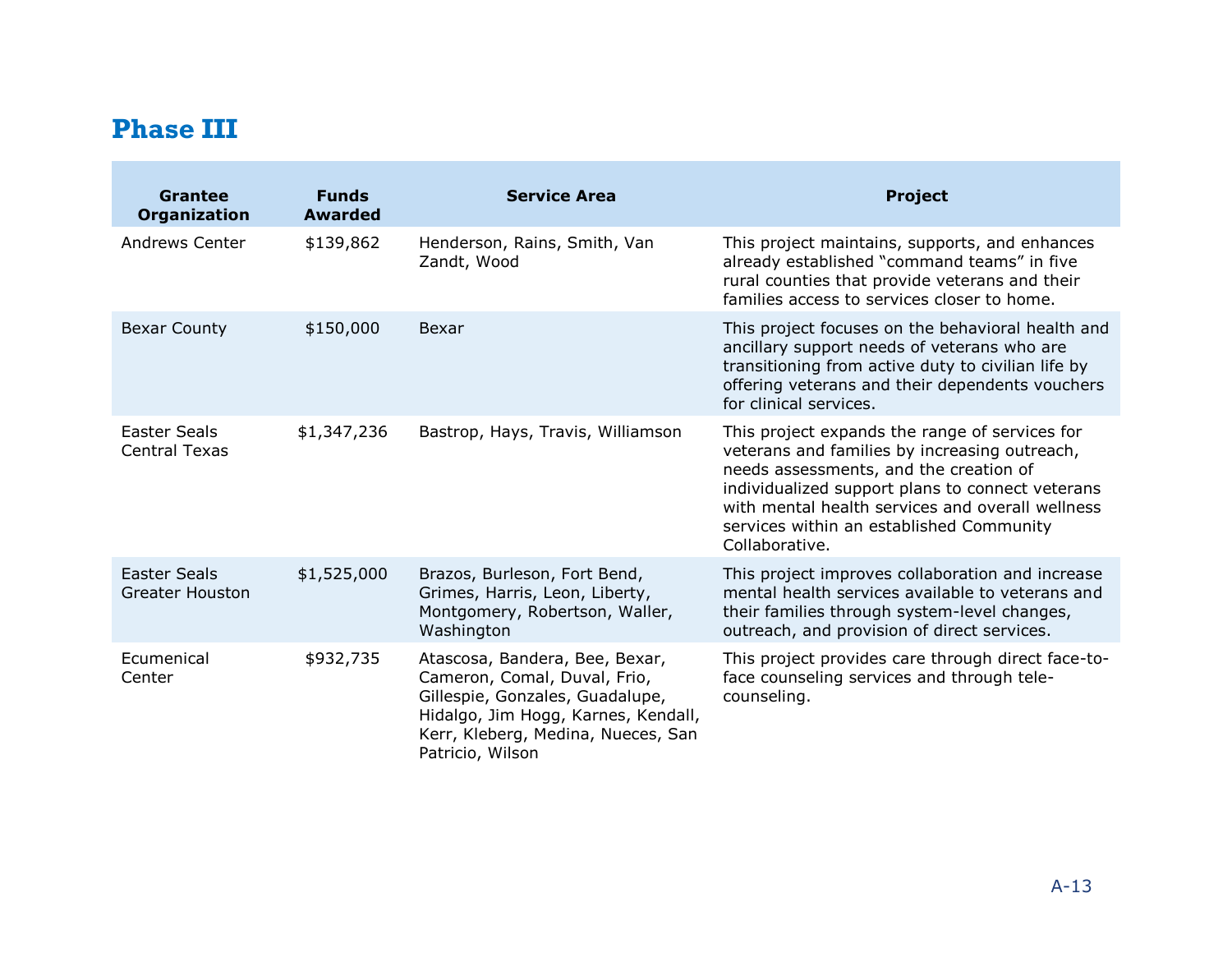| Grantee<br>Organization            | <b>Funds</b><br><b>Awarded</b> | <b>Service Area</b>                                                                    | <b>Project</b>                                                                                                                                                                                                                                                                                             |
|------------------------------------|--------------------------------|----------------------------------------------------------------------------------------|------------------------------------------------------------------------------------------------------------------------------------------------------------------------------------------------------------------------------------------------------------------------------------------------------------|
| Emergence Health<br><b>Network</b> | \$250,000                      | El Paso                                                                                | This project expands services offered at the<br>Veteran's One Stop Center, which currently<br>houses multiple organizations to provide services<br>such as peer support, mental health counseling,<br>stigma reduction sessions, and linkage to other<br>service agencies for veterans and their families. |
| Equest                             | \$206,918                      | Collin, Dallas, Denton, Ellis, Fannin,<br>Grayson, Hunt, Kaufman, Rockwall,<br>Tarrant | This project maintains and expands equine<br>facilitated counseling, equine facilitated learning,<br>physical/occupational therapies, therapeutic<br>horsemanship, and individual and group<br>volunteer opportunities for veterans and their<br>families as they transition back into civilian life.      |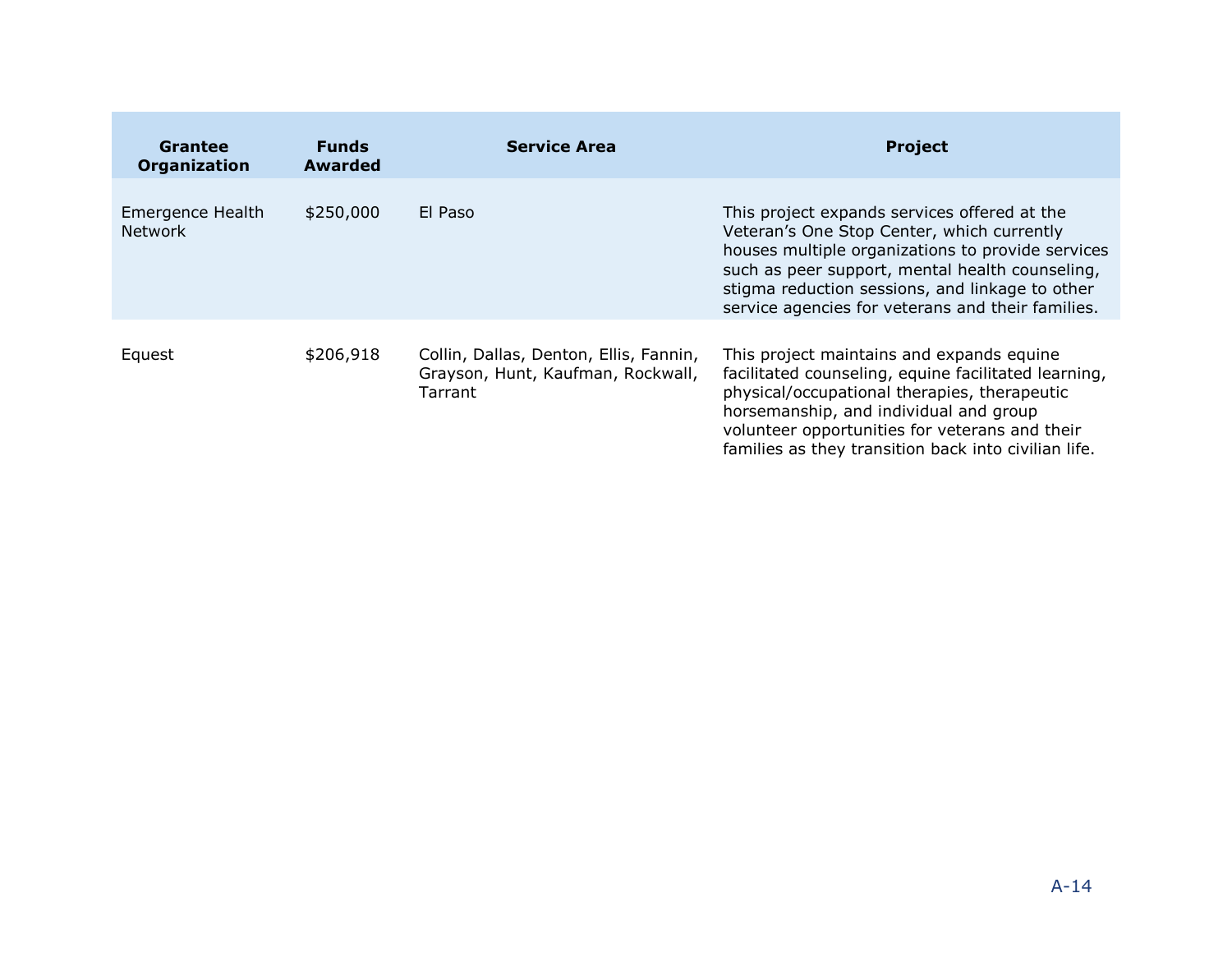| Grantee<br>Organization | <b>Funds</b><br>Awarded | <b>Service Area</b>                                                                                                                                                                                                                                                                                                                                                                                                                                                                                                                                                                                                                                                                                                                                                                                                                                                                                     | <b>Project</b>                                                                                                                                                                                                                                                               |
|-------------------------|-------------------------|---------------------------------------------------------------------------------------------------------------------------------------------------------------------------------------------------------------------------------------------------------------------------------------------------------------------------------------------------------------------------------------------------------------------------------------------------------------------------------------------------------------------------------------------------------------------------------------------------------------------------------------------------------------------------------------------------------------------------------------------------------------------------------------------------------------------------------------------------------------------------------------------------------|------------------------------------------------------------------------------------------------------------------------------------------------------------------------------------------------------------------------------------------------------------------------------|
| <b>Family Endeavors</b> | \$1,341,463             | Andrews, Angelina, Armstrong,<br>Bailey, Borden, Brewster, Briscoe,<br>Carson, Castro, Childress, Cochran,<br>Coke, Collingsworth, Crane,<br>Crockett, Crosby, Culberson,<br>Dallam, Dawson, Deaf Smith,<br>Dickens, Donley, Ector, El Paso,<br>Fisher, Floyd, Foard, Garza,<br>Glasscock, Gray, Hale, Hall,<br>Hansford, Hardeman, Hardin,<br>Hartley, Haskell, Hemphill, Hockley,<br>Houston, Howard, Hudspeth,<br>Hutchinson, Jasper, Jeff Davis,<br>Jefferson, Kent, King, Knox, Lamb,<br>Lipscomb, Loving, Lubbock, Lynn,<br>Martin, Midland, Mitchell, Moore,<br>Motley, Nacogdoches, Newton,<br>Nolan, Ochiltree, Oldham, Orange,<br>Parmer, Pecos, Polk, Potter,<br>Presidio, Randall, Reagan, Roberts,<br>Sabine, San Augustine, San Jacinto,<br>Scurry, Shelby, Sherman, Sterling,<br>Stonewall, Swisher, Taylor, Terrell,<br>Terry, Trinity, Tyler, Upton, Ward,<br>Wheeler, Winkler, Yoakum | This project increases availability by extending<br>operating hours and providing more mental<br>health professionals in the area by implementing<br>telemental health service capabilities to provide<br>mental health services to 78 Texas counties,<br>including El Paso. |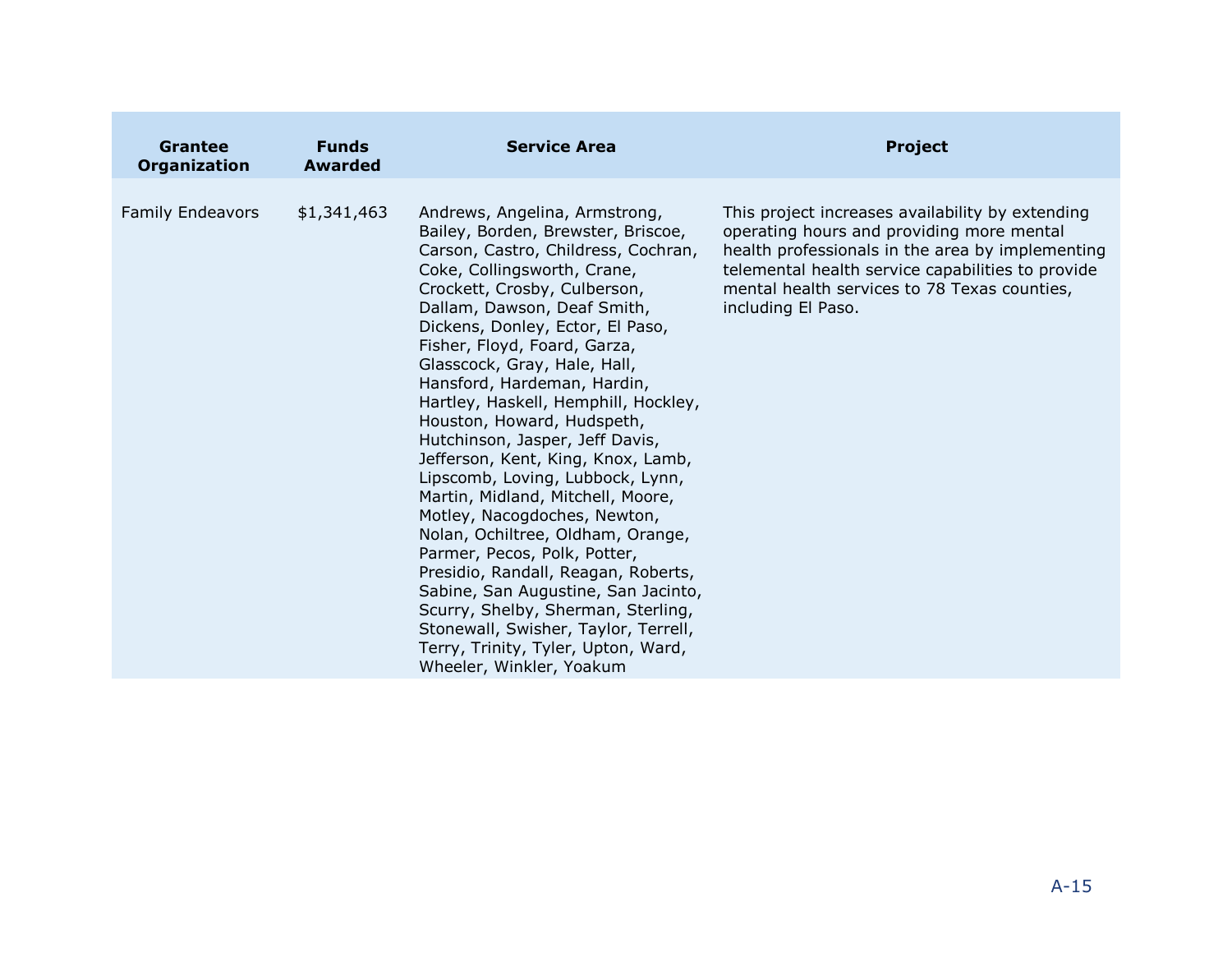| <b>Grantee</b><br><b>Organization</b>            | <b>Funds</b><br><b>Awarded</b> | <b>Service Area</b>                                                                                                                                                                                                                                                                                       | <b>Project</b>                                                                                                                                                                                                                                                                                                                                                                |
|--------------------------------------------------|--------------------------------|-----------------------------------------------------------------------------------------------------------------------------------------------------------------------------------------------------------------------------------------------------------------------------------------------------------|-------------------------------------------------------------------------------------------------------------------------------------------------------------------------------------------------------------------------------------------------------------------------------------------------------------------------------------------------------------------------------|
| <b>Family Support</b><br>Services of<br>Amarillo | \$332,960                      | Armstrong, Bailey, Briscoe, Carson,<br>Castro, Childress, Collingsworth,<br>Dallam, Deaf Smith, Donley, Floyd,<br>Gray, Hale, Hall, Hansford, Hartley,<br>Hemphill, Hutchinson, Lamb,<br>Lipscomb, Moore, Motley, Ochiltree,<br>Oldham, Parmer, Potter, Randall,<br>Roberts, Sherman, Swisher,<br>Wheeler | This project offers wraparound services to both<br>veterans and their family members through a<br>combination of evidence-based therapies, peer-<br>driven group support, and supportive services.                                                                                                                                                                            |
| <b>Heart of Texas</b><br><b>Region MHMR</b>      | \$206,115                      | McLennan                                                                                                                                                                                                                                                                                                  | This project supports the Veterans One Stop to<br>enhance and expand services through use of<br>individual, group, and family therapy, peer<br>supports, and incorporation of suicide<br>awareness, prevention, screening, and<br>treatment. This project will focus on suicide<br>prevention, engagement activities, substance<br>use treatment, and moral injury treatment. |
| Heroes Night Out                                 | \$67,500                       | Bastrop, Bell, Blanco, Bosque,<br>Brazos, Burleson, Burnet, Caldwell,<br>Coryell, Falls, Fayette, Freestone,<br>Grimes, Hamilton, Hays, Hill,<br>Lampasas, Lee, Leon, Limestone,<br>Llano, Madison, McLennan, Milam,<br>Mills, Robertson, San Saba, Travis,<br>Washington, Williamson                     | This project continues current service delivery<br>while also expanding therapy options, mental<br>health services, and the frequency of existing<br>sessions offered for peer and family support<br>groups through seeking additional providers to<br>join the collaborative.                                                                                                |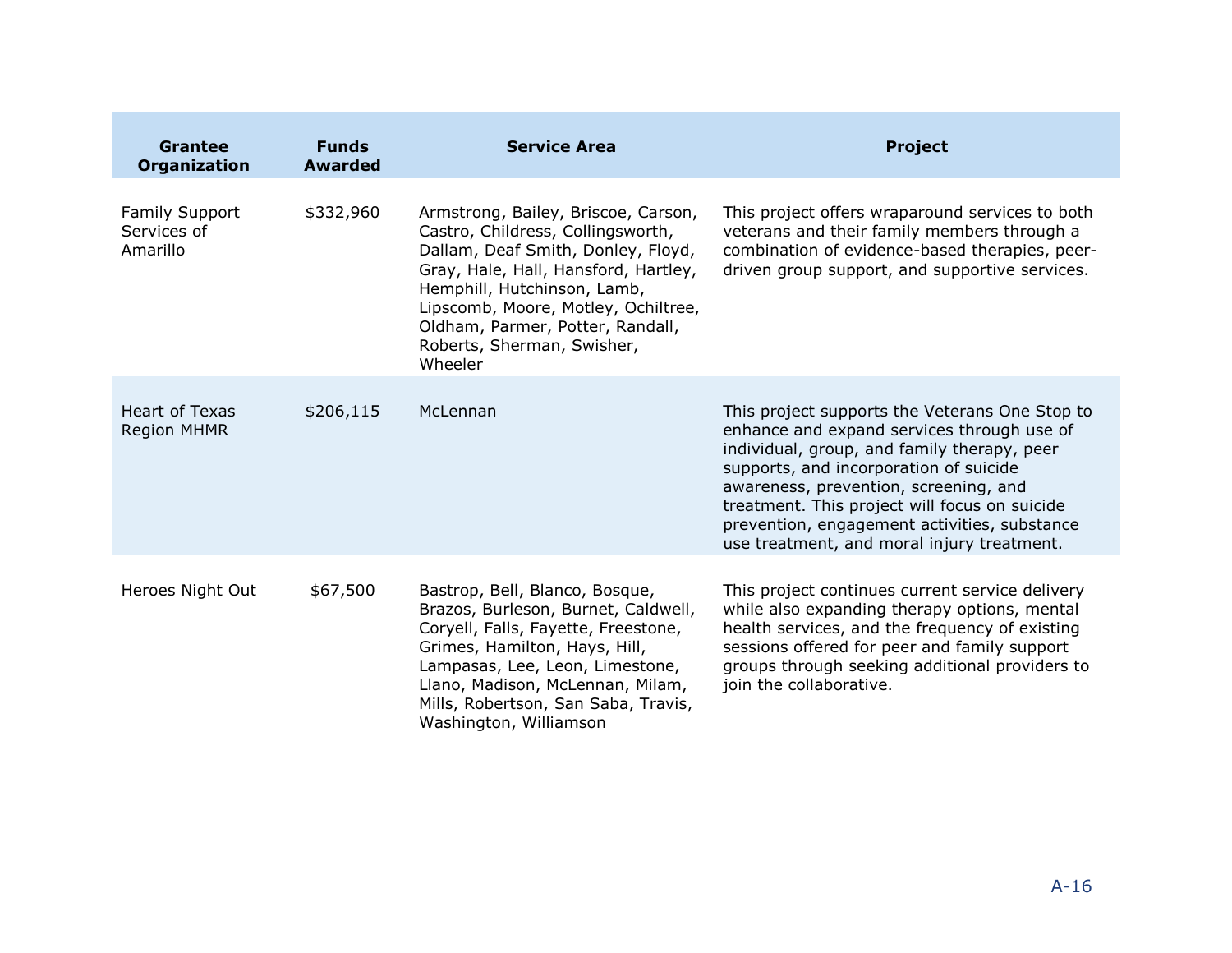| <b>Grantee</b><br><b>Organization</b>      | <b>Funds</b><br><b>Awarded</b> | <b>Service Area</b>                                                                                                                                                             | <b>Project</b>                                                                                                                                                                                                                                                                                                    |
|--------------------------------------------|--------------------------------|---------------------------------------------------------------------------------------------------------------------------------------------------------------------------------|-------------------------------------------------------------------------------------------------------------------------------------------------------------------------------------------------------------------------------------------------------------------------------------------------------------------|
| <b>Montrose Center</b>                     | \$118,615                      | Fort Bend, Harris, Montgomery                                                                                                                                                   | The Lesbian, Gay, Bi-Sexual, Transgender, and<br>Queer (LGBTQ) Veterans Project increases<br>access to mental health services for LGBTQ<br>veterans and their family members through<br>recruitment and engagement activities,<br>coordination of services, and provision of<br>individual and family counseling. |
| Recovery<br>Resource Council               | \$654,795                      | Collin, Cooke, Dallas, Denton, Ellis,<br>Erath, Fannin, Grayson, Hood,<br>Hunt, Johnson, Kaufman, Navarro,<br>Palo Pinto, Parker, Rockwall,<br>Somervell, Tarrant, Wise         | The Enduring Families: Veterans Mental Health<br>Collaborative project builds on previously<br>developed partnerships and will be focused on<br>adding to the collaborative to increase<br>coordination and delivery of services.                                                                                 |
| Seton Family of<br>Hospitals               | \$632,616                      | Bastrop, Blanco, Burnet, Caldwell,<br>Hays, Lee, Llano, Travis, Williamson                                                                                                      | This project increases awareness of veteran<br>service and coverage options at Seton, improve<br>coordination and access to Seton network<br>services and programs by expanding navigation<br>and referral support, and improve behavioral and<br>mental health service delivery.                                 |
| <b>StarCare Specialty</b><br>Health System | \$465,718                      | Bailey, Borden, Castro, Cochran,<br>Crosby, Dawson, Dickens, Dimmit,<br>Floyd, Garza, Hale, Hockley, Lamb,<br>Lubbock, Lynn, Motley, Parmer,<br>Randall, Swisher, Terry, Yoakum | This project increases access to care through<br>coordination with county detention centers and<br>emergency departments to connect veterans<br>with mental health services, rural transportation<br>services, and wraparound support services.                                                                   |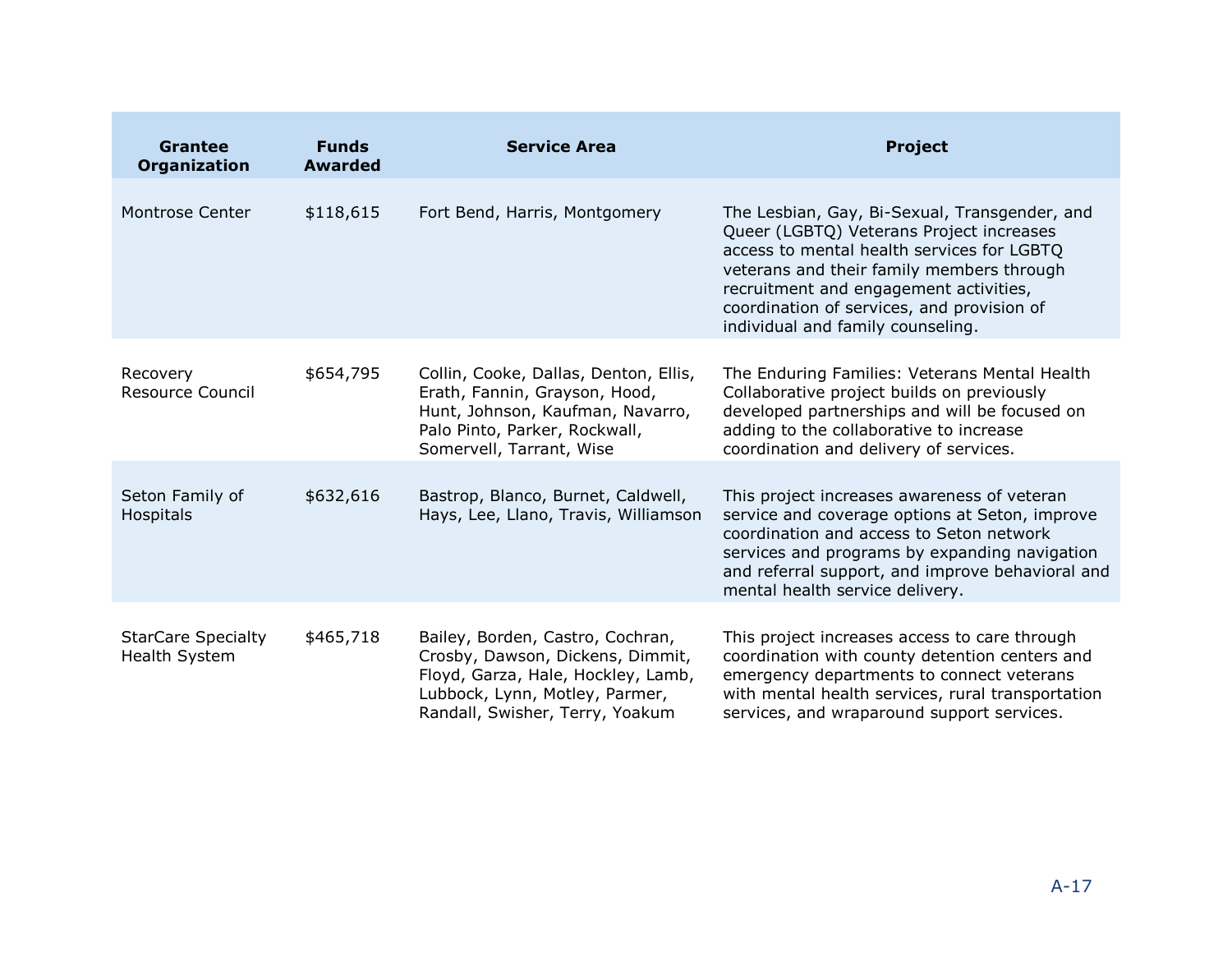| <b>Grantee</b><br><b>Organization</b>                                  | <b>Funds</b><br><b>Awarded</b> | <b>Service Area</b>                                                                                                                                                                                                                                                                                                                                                                                                                                     | <b>Project</b>                                                                                                                                                                                                                                                                                                                                                                                                                                                                                                                                                  |
|------------------------------------------------------------------------|--------------------------------|---------------------------------------------------------------------------------------------------------------------------------------------------------------------------------------------------------------------------------------------------------------------------------------------------------------------------------------------------------------------------------------------------------------------------------------------------------|-----------------------------------------------------------------------------------------------------------------------------------------------------------------------------------------------------------------------------------------------------------------------------------------------------------------------------------------------------------------------------------------------------------------------------------------------------------------------------------------------------------------------------------------------------------------|
| The University of<br>Texas at Austin -<br>Couples PTSD<br>Project      | \$90,367                       | Bastrop, Bell, Bexar, Blanco,<br>Bosque, Brazos, Brown, Burleson,<br>Burnet, Caldwell, Callahan,<br>Coleman, Comal, Comanche,<br>Coryell, Cottle, Eastland, Erath,<br>Falls, Fayette, Fisher, Foard,<br>Freestone, Grimes, Guadalupe,<br>Hamilton, Hays, Hill, Hood,<br>Johnson, Jones, Lampasas, Lee,<br>Leon, Limestone, Llano, Madison,<br>McLennan, Milam, Mills, Robertson,<br>Runnels, San Saba, Taylor, Travis,<br>Washington, Williamson, Young | Veteran Couples Connect focuses primarily on<br>couples where one or more partners has a<br>diagnosis of PTSD. This project aims at<br>understanding the effects of PTSD on marriages<br>and provides a targeted intervention to address<br>these relationships as well as treatment for<br>PTSD.                                                                                                                                                                                                                                                               |
| The University of<br>Texas at Austin -<br>Spouse Resiliency<br>Project | \$77,584                       | Bastrop, Bell, Blanco, Bosque,<br>Brazos, Burleson, Burnet, Caldwell,<br>Coryell, Falls, Fayette, Freestone,<br>Grimes, Hamilton, Hays, Hill, Hood,<br>Lampasas, Lee, Leon, Limestone,<br>Llano, Madison, McLennan, Milam,<br>Mills, Robertson, San Saba, Travis,<br>Washington, Williamson                                                                                                                                                             | The Veteran Spouse Resiliency Group (V-SRG)<br>Training and Program project is aimed at<br>addressing the specific mental health care needs<br>of veteran family members, including veteran<br>spouses and their children. The V-SRG project is<br>an outgrowth of the Veteran Spouse Network<br>(VSN), which as an online and in-person forum<br>for veteran spouses. The V-SRG project will<br>provide outreach and recruitment of members of<br>VSN to be trained to form and lead peer support<br>groups for other veteran spouses in their<br>communities. |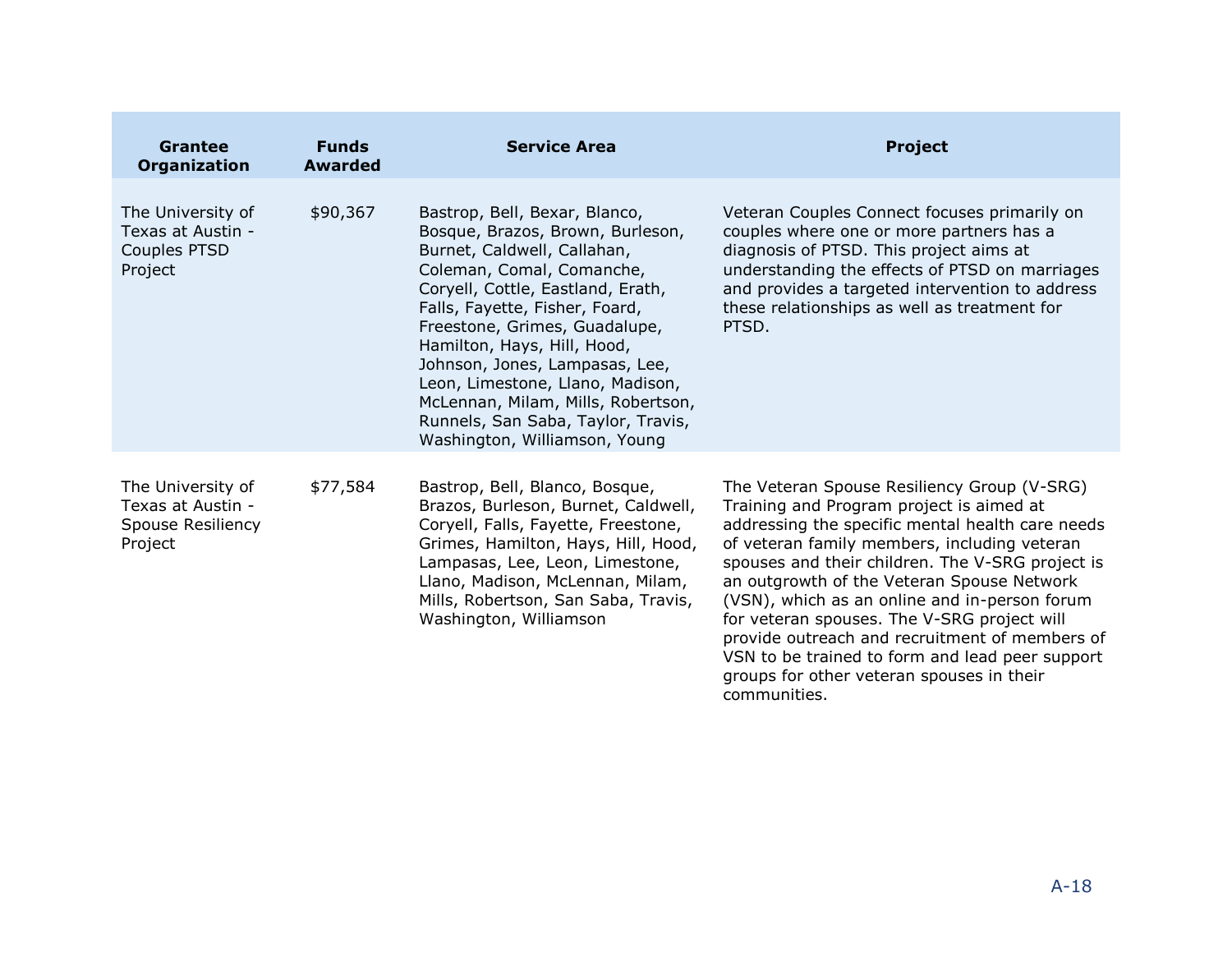| <b>Grantee</b><br><b>Organization</b>                                            | <b>Funds</b><br><b>Awarded</b> | <b>Service Area</b>                                                                                                                                                                                                                                                                                                                                                                                                                                                                                                                                        | <b>Project</b>                                                                                                                                                                                                                                                                                                                                                                      |
|----------------------------------------------------------------------------------|--------------------------------|------------------------------------------------------------------------------------------------------------------------------------------------------------------------------------------------------------------------------------------------------------------------------------------------------------------------------------------------------------------------------------------------------------------------------------------------------------------------------------------------------------------------------------------------------------|-------------------------------------------------------------------------------------------------------------------------------------------------------------------------------------------------------------------------------------------------------------------------------------------------------------------------------------------------------------------------------------|
| The University of<br><b>Texas Health</b><br><b>Science Center</b><br>San Antonio | \$365,421                      | Andrews, Atascosa, Austin,<br>Bandera, Bastrop, Bell, Bexar,<br>Blanco, Brazoria, Burleson, Burnet,<br>Caldwell, Chambers, Collin,<br>Colorado, Comal, Concho, Dallas,<br>Denton, Ellis, Fort Bend, Frio,<br>Galveston, Guadalupe, Harris, Hays,<br>Hood, Hunt, Johnson, Kaufman,<br>Kendall, Kerr, Lampasas, La Salle,<br>Lee, Liberty, Llano, Matagorda,<br>Medina, Midland, Montgomery,<br>Parker, Pecos, Rockwall, San Saba,<br>Somervell, Tarrant, Terrell, Tom<br>Green, Travis, Uvalde, Walker,<br>Washington, Williamson, Wharton,<br>Wilson, Wise | This project enhances clinical services by<br>providing training to mental health providers in<br>the Crisis Response Plan, which is a one-session,<br>evidence-based, intervention for suicide risk.<br>Providers are trained in Military Cultural<br>Competence via expert case consultation and<br>advanced training webinars.                                                   |
| West Texas<br>Centers                                                            | \$124,590                      | Andrews, Borden, Brewster, Coke,<br>Crane, Dawson, Ector, Fisher,<br>Gaines, Garza, Glasscock, Haskell,<br>Howard, Irion, Jones, Kent, Knox,<br>Loving, Martin, Midland, Mitchell,<br>Nolan, Reagan, Reeves, Runnels,<br>Scurry, Shackelford, Sterling,<br>Stonewall, Taylor, Terrell, Tom<br>Green, Terry, Upton, Ward, Winkler,<br>Yoakum                                                                                                                                                                                                                | The Veterans Outpost project increases access to<br>services through enhanced outreach activities<br>and the operation of a veteran's drop-in resource<br>center. The project aims to provide an access<br>point for veterans to spend time with program<br>staff and peers in a non-clinical, casual setting<br>and serve as an access point for referral to<br>existing services. |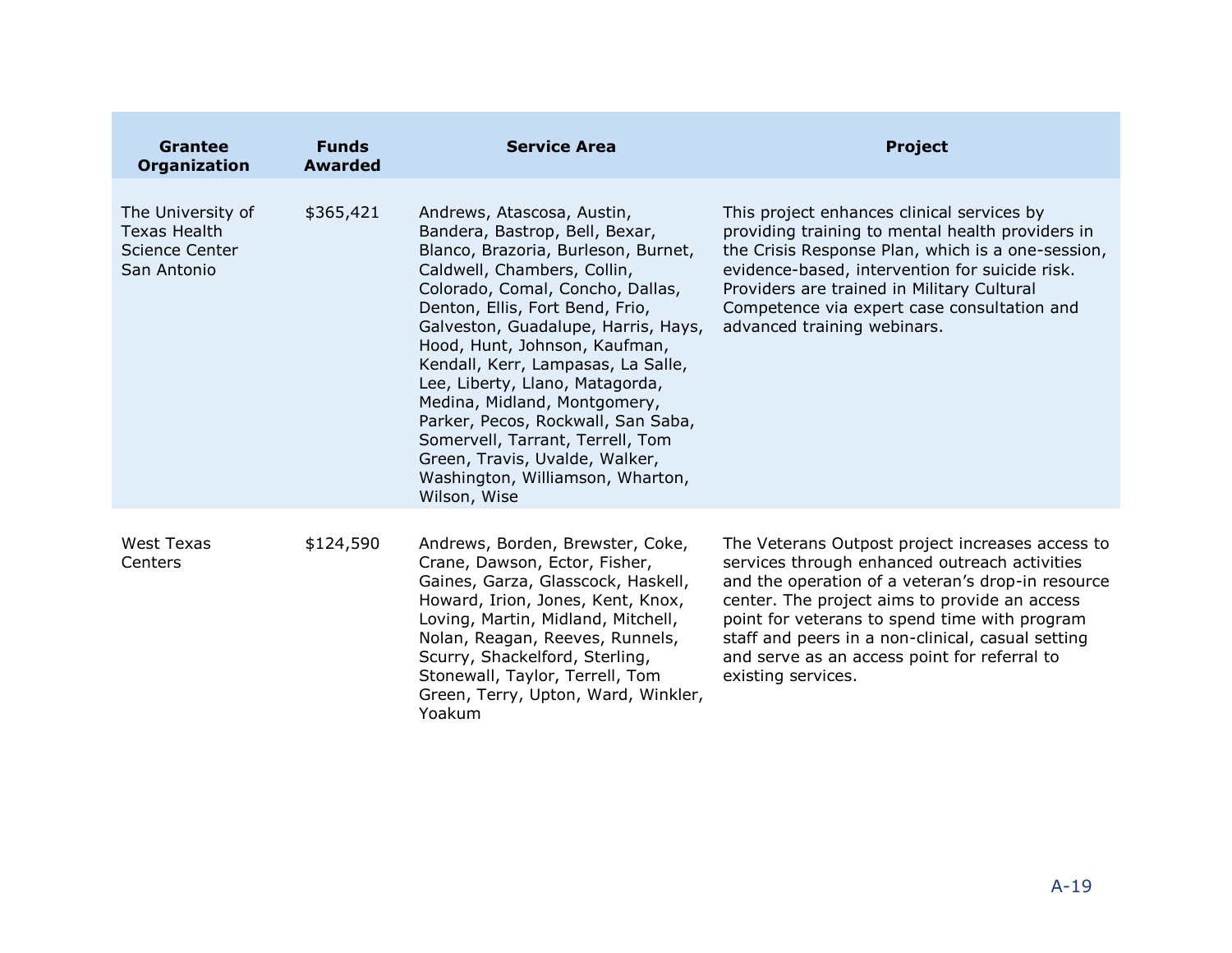| Grantee<br>Organization                | <b>Funds</b><br><b>Awarded</b> | <b>Service Area</b>                                                                                                                                                                     | <b>Project</b>                                                                                                                                                                                                                                                                                                       |  |
|----------------------------------------|--------------------------------|-----------------------------------------------------------------------------------------------------------------------------------------------------------------------------------------|----------------------------------------------------------------------------------------------------------------------------------------------------------------------------------------------------------------------------------------------------------------------------------------------------------------------|--|
| West Texas<br>Counseling &<br>Guidance | \$174,857                      | Coke, Concho, Crockett, Edwards,<br>Irion, Kimble, Kinney, Mason,<br>Maverick, McCulloch, Menard,<br>Reagan, Runnels, Schleicher,<br>Sterling, Sutton, Terrell, Tom<br>Green, Val Verde | This project increases timely access to services<br>through provision of an array of mental health<br>services and supports to veterans and their<br>families that include evidence-based<br>psychotherapy, suicide prevention services,<br>outreach, case management, peer support, and<br>substance use treatment. |  |

## **Phase IV**

<span id="page-31-0"></span>

| Grantee<br><b>Organization</b>                                        | <b>Funds</b><br><b>Awarded</b> | <b>Service Area</b>                                                                                                                                                                                                                                      | <b>Project</b>                                                                                                                                                                                                                                                                                                        |
|-----------------------------------------------------------------------|--------------------------------|----------------------------------------------------------------------------------------------------------------------------------------------------------------------------------------------------------------------------------------------------------|-----------------------------------------------------------------------------------------------------------------------------------------------------------------------------------------------------------------------------------------------------------------------------------------------------------------------|
| American GI<br>Forum National<br>Veterans<br>Outreach Program<br>Inc. | \$600,000                      | Atascosa, Bexar, Comal,<br>Guadalupe, Medina, Wilson                                                                                                                                                                                                     | The project expands availability of services and<br>remove barriers for Texas veterans and their<br>families, focusing on clients living in homeless, in<br>extremely low-income, recently separated from<br>service. Additional focus is on women veterans,<br>disabled and aging veterans, and working<br>veterans. |
| Baylor Scott &<br>White Research<br>Institute                         | \$441,915                      | Collin, Dallas, Denton, Ellis,<br>Rockwall, Tarrant Bastrop, Bell,<br>Blanco, Bosque, brazen, Burnet,<br>Coryell, Falls, Freestone, Hamilton,<br>Hays, Hill, Lampasas, Lee,<br>Limestone, Llano, McLennan, Milam,<br>Mills, San Saba, Travis, Williamson | The project hosts Peer Support Trainings (PST)<br>for Baylor staff who are veterans and veteran<br>family members, and oversees graduate trainees<br>who will provide telehealth therapy under this<br>project. Referrals will be made to services<br>outside of project                                              |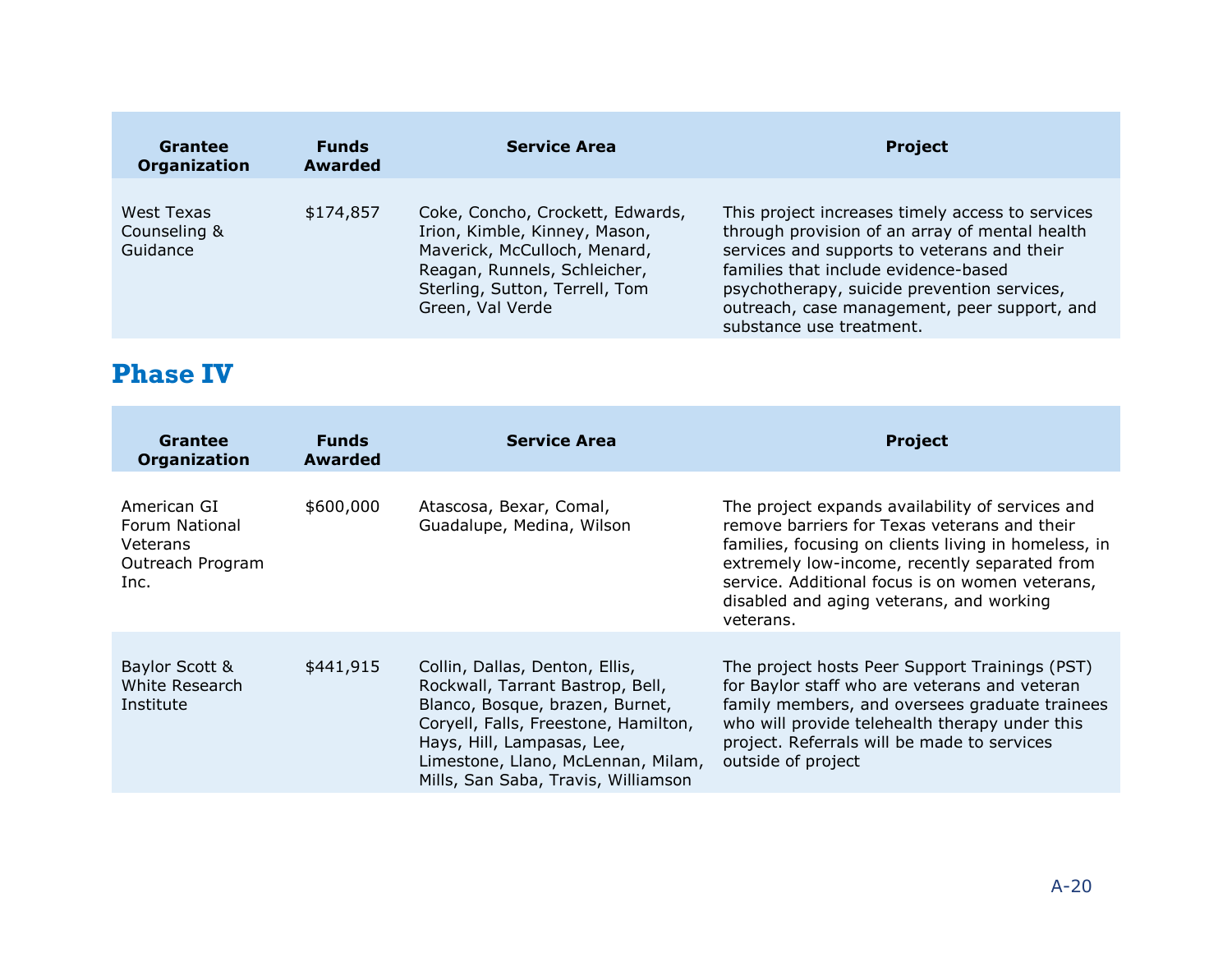| Grantee<br><b>Organization</b>                            | <b>Funds</b><br><b>Awarded</b> | <b>Service Area</b>                                                                                                                                                                                | <b>Project</b>                                                                                                                                                                                                                                                           |  |
|-----------------------------------------------------------|--------------------------------|----------------------------------------------------------------------------------------------------------------------------------------------------------------------------------------------------|--------------------------------------------------------------------------------------------------------------------------------------------------------------------------------------------------------------------------------------------------------------------------|--|
| Camp Cowboy;<br>4 Youth Sport of<br>Copperas Coves        | \$23,000                       | Bell                                                                                                                                                                                               | The project aids veterans and their family<br>member through equine-assisted therapy.                                                                                                                                                                                    |  |
| Dallas County<br><b>MHMR Metrocare</b><br><b>Services</b> | \$3,016,686                    | Collin, Cooke, Dallas, Denton, Ellis,<br>Erath, Fannin, Grayson, Hood,<br>Hunt, Johnson, Kaufman, Navarro,<br>Palo Pinto, Parker, Rockwall,<br>Somervell, Tarrant, Wise                            | The project provides individual, couples and<br>family mental health services, to include anger<br>management and justice-involved veteran<br>groups.                                                                                                                    |  |
| Easter Seals<br>Greater Houston                           | \$3,436,855                    | Brazos, Burleson, Fort Bend,<br>Grimes, Harris, Leon, Liberty,<br>Montgomery, Robertson, Waller,<br>Washington                                                                                     | The project provides community training on<br>suicide and abuse identification and prevention,<br>issues related to services dogs, and general<br>disability related legal rights for veterans/family<br>members.                                                        |  |
| Ecumenical<br>Center for<br>Religion and<br>Health        | \$1,388,590                    | Atascosa, Bandera, Bee, Bexar,<br>Cameron, Comal, Duval, Frio,<br>Gillespie, Gonzales, Guadalupe,<br>Hidalgo, Jim Hogg, Karnes, Kendall,<br>Kerr, Kleberg, Medina, Nueces, San<br>Patricio, Wilson | This project provides care through direct face-to-<br>face counseling services, peer support services<br>and through telecounseling. The project also<br>provides referrals for incarcerated veterans and<br>their families, evaluation services, and Equine<br>Therapy. |  |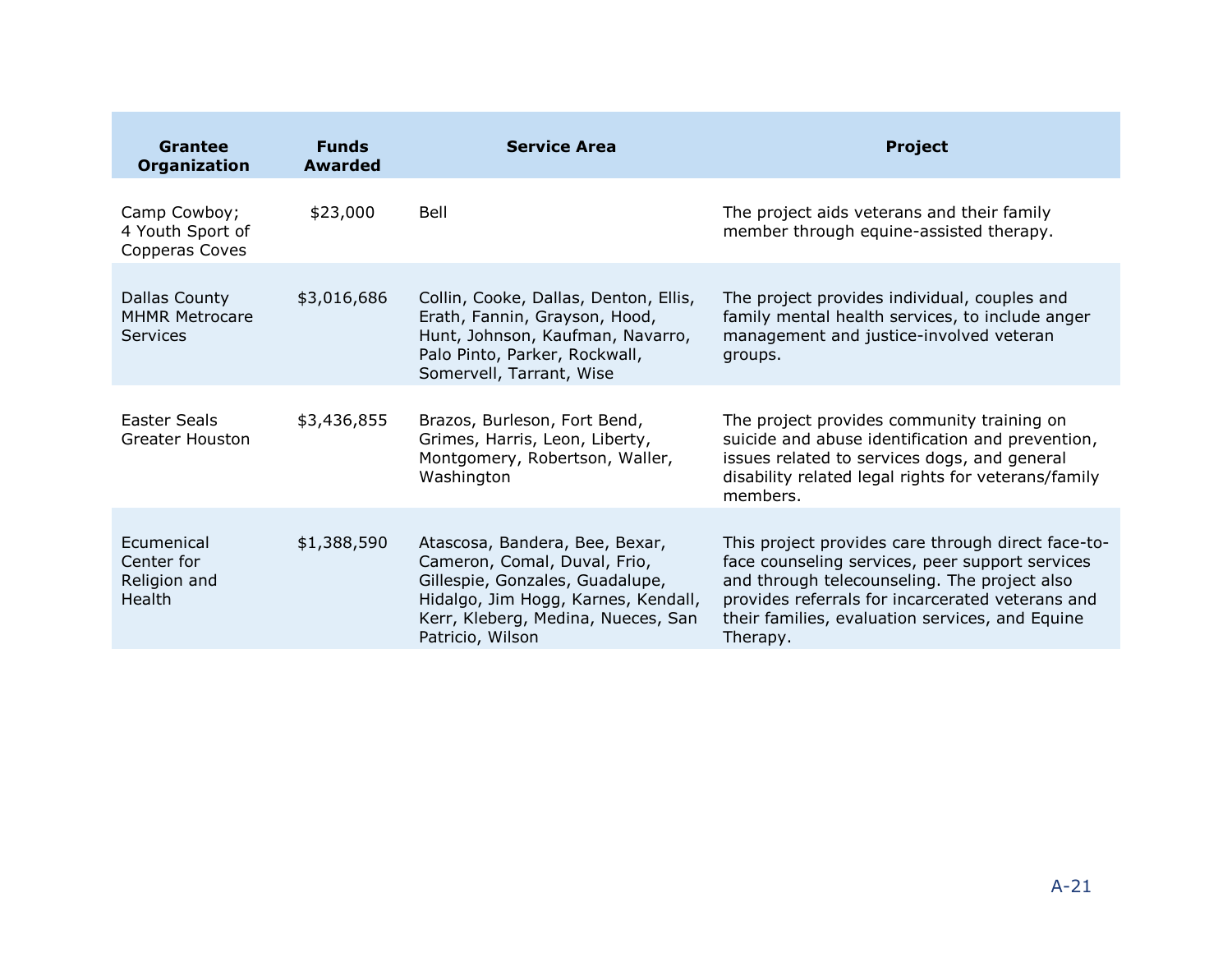| Grantee<br><b>Organization</b>                  | <b>Funds</b><br><b>Awarded</b> |         | <b>Service Area</b> | <b>Project</b>                                                                                                                                                                                                                                                                                                                                                                                                                                                                                                                                                                                                      |
|-------------------------------------------------|--------------------------------|---------|---------------------|---------------------------------------------------------------------------------------------------------------------------------------------------------------------------------------------------------------------------------------------------------------------------------------------------------------------------------------------------------------------------------------------------------------------------------------------------------------------------------------------------------------------------------------------------------------------------------------------------------------------|
| Emergence Health<br>Network dba El<br>Paso MHMR | \$250,000                      | El Paso |                     | This project sustains and expands services<br>through all-inclusive "one-stop" access to<br>multiple services offered at one location. EHN<br>provides mental health services 24/7 including<br>peer supports, mental health counseling,<br>psychiatric telemedicine services,<br>occupational/vocational training, stigma<br>reduction trainings, non-traditional forms of<br>therapy, and linkage to other service agencies.<br>The project will incorporate substance abuse<br>prevention services, transportation, rental and<br>utility assistance and the incorporation of<br>seeking safety groups for PTSD. |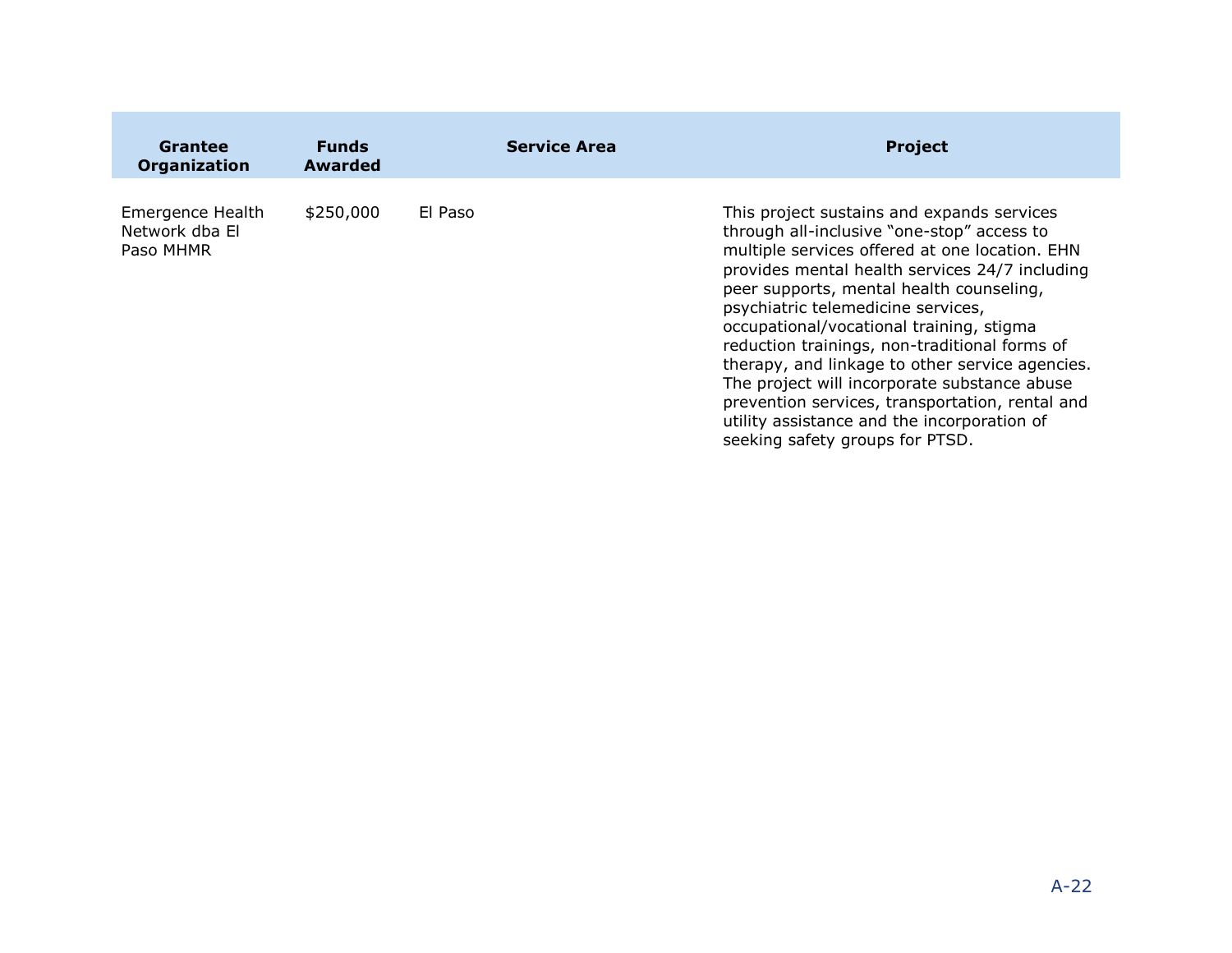| <b>Grantee</b><br><b>Organization</b>                   | <b>Funds</b><br><b>Awarded</b> | <b>Service Area</b>                                                                                                                                                                                                                                                                                                                                                                                                                                                                                                                                                                                                                                                                                                                                                                                                                                                                                                | <b>Project</b>                                                                                                                                                                                                                                                                                                                                                 |
|---------------------------------------------------------|--------------------------------|--------------------------------------------------------------------------------------------------------------------------------------------------------------------------------------------------------------------------------------------------------------------------------------------------------------------------------------------------------------------------------------------------------------------------------------------------------------------------------------------------------------------------------------------------------------------------------------------------------------------------------------------------------------------------------------------------------------------------------------------------------------------------------------------------------------------------------------------------------------------------------------------------------------------|----------------------------------------------------------------------------------------------------------------------------------------------------------------------------------------------------------------------------------------------------------------------------------------------------------------------------------------------------------------|
| Endeavors - San<br>Antonio                              | \$1,560,155                    | Andrews, Angelina, Armstrong,<br>Bailey, Borden, Brewster, Briscoe,<br>Carson, Castro, Childress, Cochran,<br>Coke, Collingsworth, Cottle, Crane,<br>Crockett, Crosby, Culberson,<br>Dallam, Dawson, Deaf Smith,<br>Dickens, Donley, Ector, El Paso,<br>Fisher, Floyd, Foard, Garza,<br>Glasscock, Gray, Hale, Hall,<br>Hansford, Hardeman, Hardin,<br>Hartley, Haskell, Hemphill, Hockley,<br>Houston, Howard,<br>Hudspeth, Hutchinson, Jasper, Jeff<br>Davis, Jefferson, Kent, King, Knox,<br>Lamb, Lipscomb, Loving, Lubbock,<br>Lynn, Martin, Midland, Mitchell,<br>Moore, Motley, Nacogdoches,<br>Newton, Nolan, Ochiltree, Oldham,<br>Orange, Parmer, Pecos, Polk,<br>Potter, Presidio, Randall, Reagan,<br>Roberts, Sabine, San Augustine,<br>San Jacinto, Scurry, Shelby,<br>Sherman, Sterling, Stonewall,<br>Swisher, Taylor, Terrell, Terry,<br>Trinity, Upton, Tyler, Ward,<br>Wheeler, Winkler, Yoakum | The project provides increased access and timely<br>care to reduce the suicide rate, provides quality<br>mental health care, and fills gaps in services for<br>Veterans and family members.                                                                                                                                                                    |
| Family Endeavors,<br>Inc. dba<br>Endeavors - El<br>Paso | \$2,441,282                    | All 254 Counties                                                                                                                                                                                                                                                                                                                                                                                                                                                                                                                                                                                                                                                                                                                                                                                                                                                                                                   | The project provides patient-centered individual<br>counseling for adults, children, and adolescents;<br>family and couples counseling sessions;<br>medication management; case management;<br>psychoeducation, life skills, and support group<br>services such as financial readiness, marriage<br>enrichment, anger management, and<br>employment readiness. |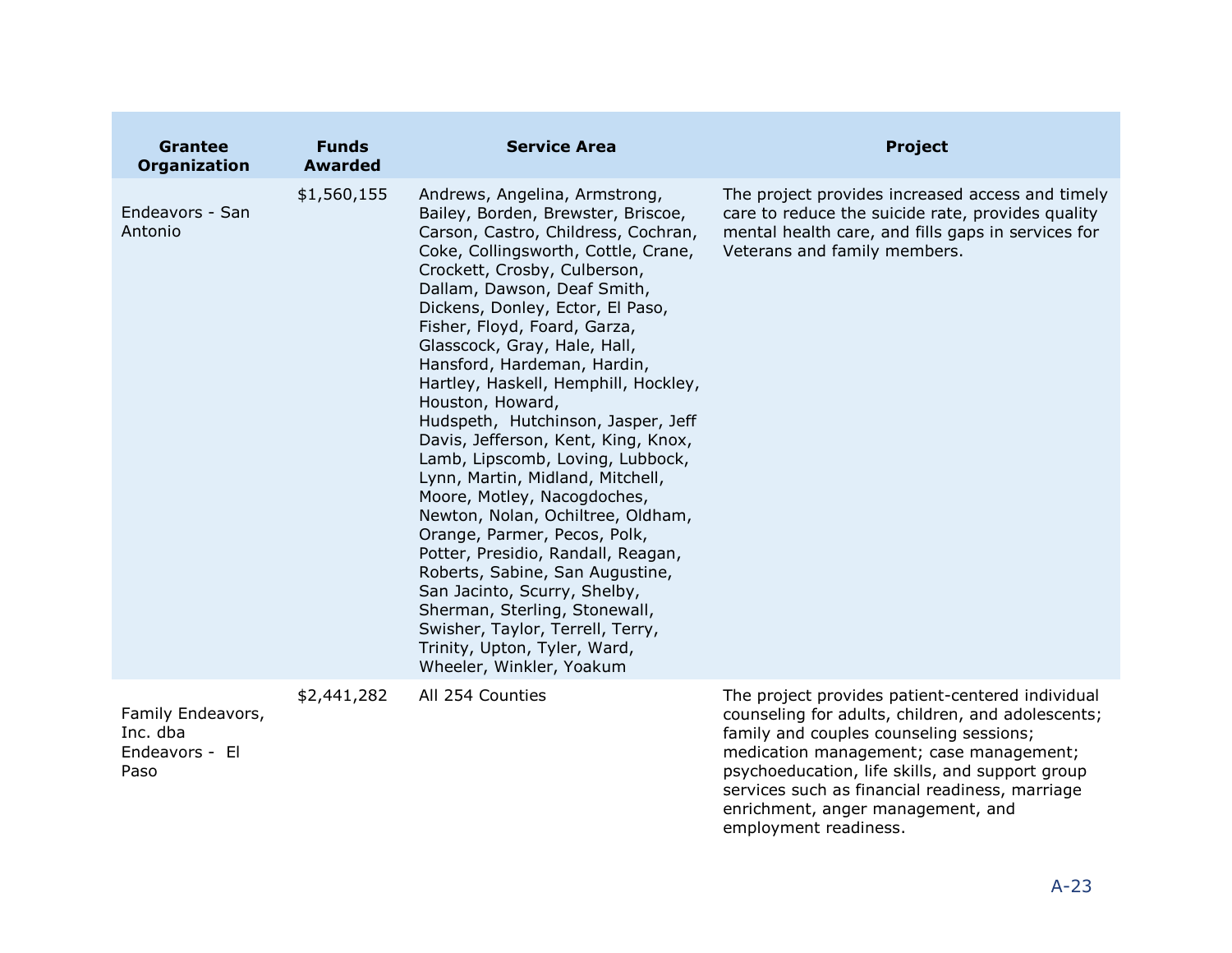| Grantee<br><b>Organization</b>                                 | <b>Funds</b><br><b>Awarded</b> | <b>Service Area</b>              | <b>Project</b>                                                                                                                                                                                                                                                                                                                                                                                                                                                                                                                                                 |
|----------------------------------------------------------------|--------------------------------|----------------------------------|----------------------------------------------------------------------------------------------------------------------------------------------------------------------------------------------------------------------------------------------------------------------------------------------------------------------------------------------------------------------------------------------------------------------------------------------------------------------------------------------------------------------------------------------------------------|
| Family Endeavors,<br>Inc. dba<br>Endeavors -<br><b>Killeen</b> | \$2,134,965                    | All 254 Counties                 | The project provides supportive and community<br>wrap-around services; patient-centered<br>individual counseling for adults, children, and<br>adolescents; family and couples counseling<br>sessions; medication management; case<br>management; psychoeducation, life skills, and<br>support group services such as financial<br>readiness, anger management, and employment<br>readiness.                                                                                                                                                                    |
| Heart of Texas<br>Regional MHMR<br>Center                      | \$606,000                      | Falls, Hill, Limestone, McLennan | The project provides licensed mental health<br>counselors to address the needs of the veteran<br>and provide support to the family members with<br>a focus on suicide prevention. Activities include<br>educational sessions, meals, outreach, and<br>recreational outlets to facilitate connection to<br>peers and professionals to support veterans and<br>family members struggling with mental health<br>and substance use issues. Referrals are provided<br>for mental health, substance use, case<br>management, housing needs, and legal<br>assistance. |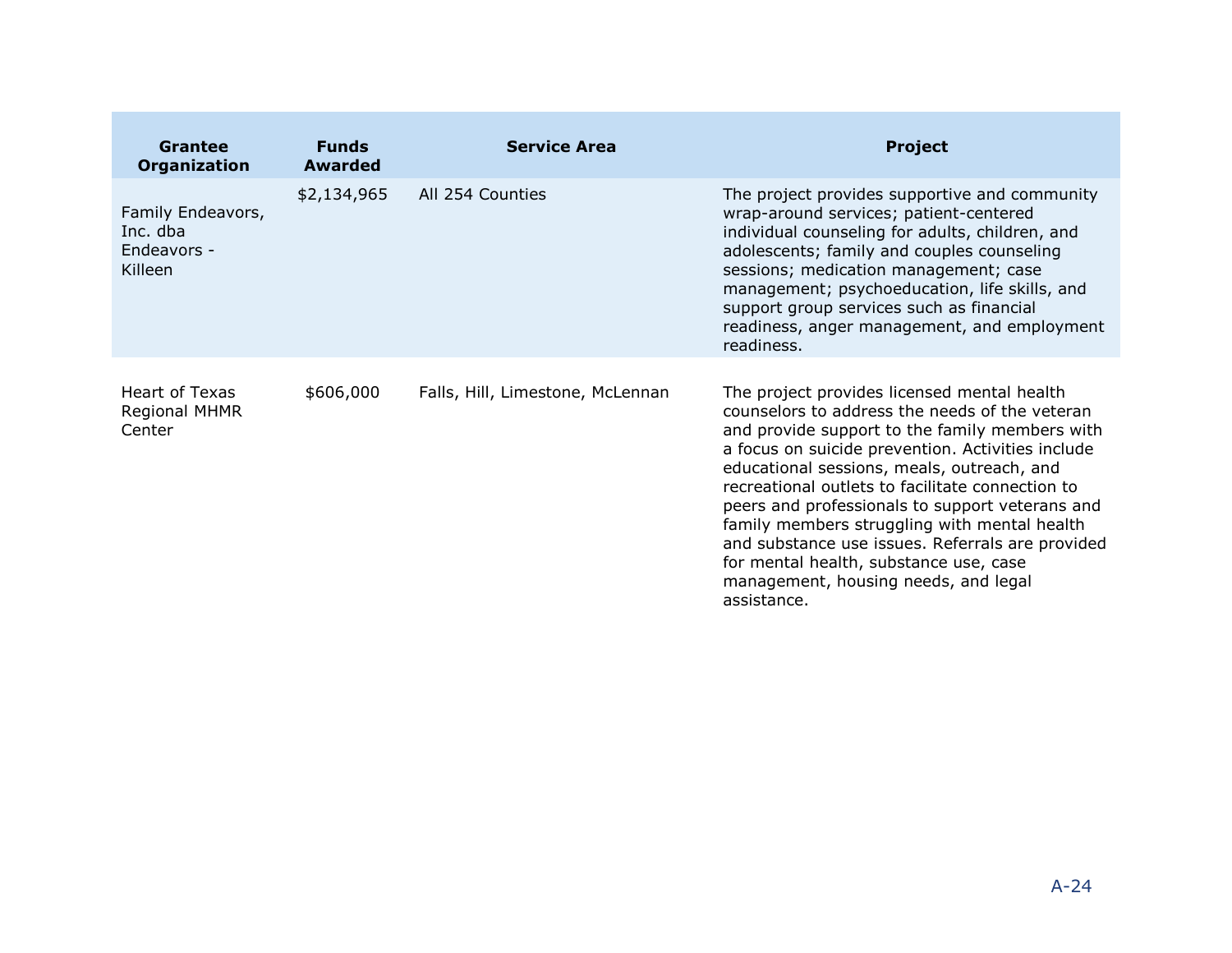| <b>Grantee</b><br><b>Organization</b>         | <b>Funds</b><br><b>Awarded</b> | <b>Service Area</b>                                                                                                                                                                        | <b>Project</b>                                                                                                                                                                                                                                                                                                                                                                                                                                                                                                                                             |
|-----------------------------------------------|--------------------------------|--------------------------------------------------------------------------------------------------------------------------------------------------------------------------------------------|------------------------------------------------------------------------------------------------------------------------------------------------------------------------------------------------------------------------------------------------------------------------------------------------------------------------------------------------------------------------------------------------------------------------------------------------------------------------------------------------------------------------------------------------------------|
| Recovery<br><b>Resource Council</b>           | \$1,494,300                    | Collin, Cooke, Dallas, Denton, Ellis,<br>Erath, Fannin, Grayson, Hood,<br>Hunt, Johnson, Kaufman, Navarro,<br>Palo Pinto, Parker, Rockwall,<br>Somervell, Tarrant, Wise                    | This project improves the quality of life for<br>veterans and their family members in North<br>Texas by addressing unmet service needs of<br>veterans and their family members; enhancing<br>program and service coordination; expanding<br>availability of Alternative Treatment modalities;<br>implementing strategies designed to improve<br>access to mental health services in remote areas<br>of Region 3; identifying service needs and gaps<br>in services; engaging veteran service providers<br>in the formation of a sustainable collaborative. |
| <b>StarCare</b><br>Specialty Health<br>System | \$657,044.00                   | Bailey, Borden, Castro, Cochran,<br>Crosby, Dawson, Dickens, Dimmit,<br>Floyd, Garza, Hale, Hockley, Lamb,<br>Lubbock, Lynn, Motley, Parmer,<br>Potter, Randall, Swisher, Terry,<br>Yoakum | The project expands efforts to find veterans who<br>are not justice involved, assures veterans<br>maintain stability and evaluates new veteran's<br>needs. The project expands initiation of<br>mediation services for veterans, fills the<br>information gap in veteran treatment and<br>diversions options to the newly forming<br>Veteran's Court in Lubbock, fast-tracks stalled<br>veteran and family transitions into treatment,<br>provides rural transportation services, and<br>provides support through wrap around services.                    |